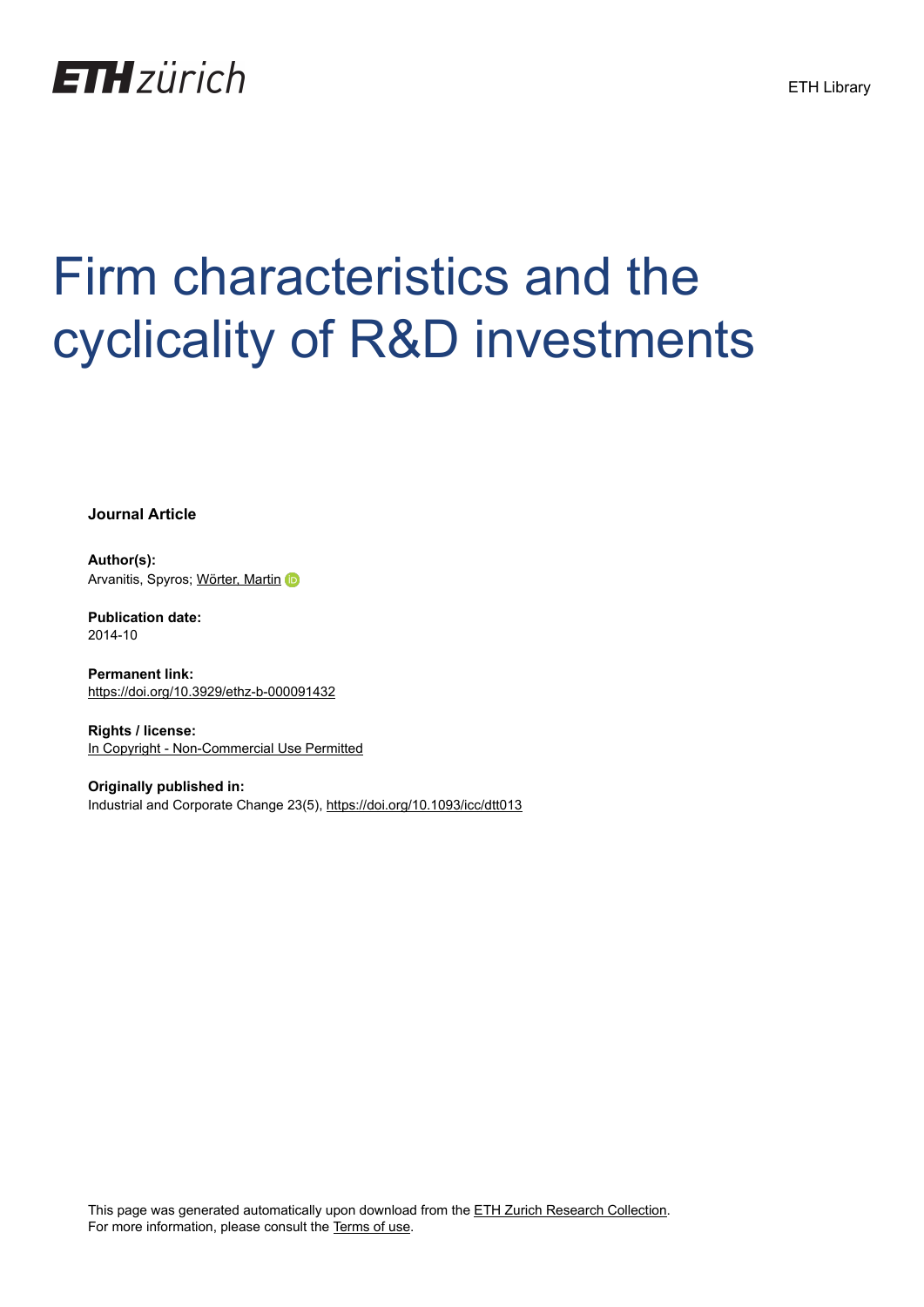# Firm characteristics and the cyclicality of R&D investments

Spyros Arvanitis\* and Martin Woerter\*\*\*

The aim of this study is to combine micro-aspects of firm behavior with macro aspects of business development and identify market conditions (e.g. price competition) and firm characteristics (e.g. type of R&D partners) that enable a firm to have a pro-cyclical, anti-cyclical, or non-systematic R&D investment behavior. The empirical results confirm to large extent a series of hypotheses as to innovationrelevant firm characteristics that underline the three different behavior categories and allow us to make profiles of the three types of R&D behavior.

JEL classification: E32, L23, O31.

# 1. Introduction

There is some theoretical consent (see [Bernanke and Gertler, 1989, Barlevy, 2007\)](#page-24-0) and some empirical evidence (see [Guellec and Ioannidis, 1999](#page-25-0); [Mairesse et al., 1999;](#page-25-0) [Rammer et al., 2004; Quyang 2011a\)](#page-25-0) that R&D investment expenditures of firms are pro-cyclical, i.e. they are increasing in the business upswing, and they are decreasing in the business downturn. However, there are also some theoretical arguments as well as some anecdotical evidence that firms show an anti-cyclical R&D investment behavior. Such investment behavior is advantageous not only for the respective firm but also for the economy as a whole, as anti-cyclical investment behavior might mitigate the negative implications of the cyclical movement of the economy such as strong employment fluctuation.

Therefore, there is scope for an analysis that takes as starting point a picture of real situations that is more heterogeneous than that prescribed in the "pure"

<sup>†</sup>Main author for correspondence.

- The Author 2013. Published by Oxford University Press on behalf of Associazione ICC. All rights reserved.

<sup>\*</sup>Spyros Arvanitis, ETH Zurich, KOF Swiss Economic Institute, 8092 Zurich, Switzerland. e-mail: arvanitis@kof.ethz.ch

<sup>\*\*</sup>Martin Woerter, ETH Zurich, KOF Swiss Economic Institute, 8092 Zurich, Switzerland. e-mail: woerter@kof.ethz.ch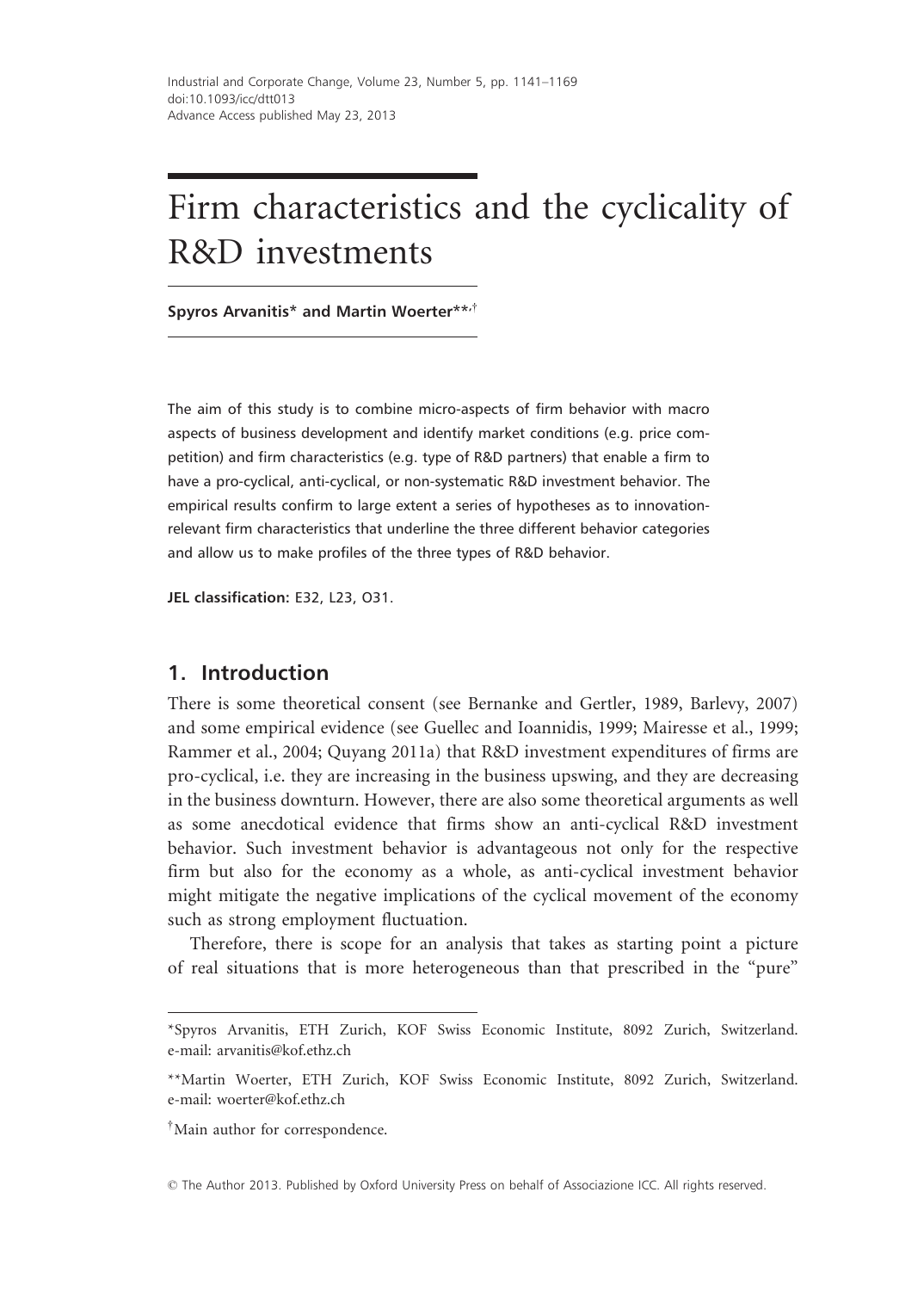pro-cyclical or "pure" anti-cyclical point of view. Hence, it is the aim of this study to combine micro-aspects of firm behavior with macro-aspects of business development and identify market circumstances (e.g. competition) and firm characteristics (e.g. type of R&D partners) that enable a firm to have an anti-cyclical or unsystematic R&D investment behavior.

To explain pro- or anti-cyclical R&D behavior, we have to take into account two diverging forces, namely, (i) demand aspects (see [Filippetti and Archibugi, 2011\)](#page-25-0) and (ii) the "opportunity cost" aspect. As R&D investments are predominantly financed through the cash-flow of a firm, which is expected to fluctuate pro-cyclically with demand, we would expect a pro-cyclical R&D investment behavior as well. If the "opportunity cost" aspect prevails, we would expect the contrary; firms would make use of lower production costs in recessions and would intensify their R&D investments. As a consequence, this would not only make R&D activities cheaper but also increase the probability to market new products in the business upswing, when markets are in general more receptive for new products. Hence, our theoretical notions are around these two aspects, and we want to figure out under which circumstances firms are able to follow the opportunity cost approach and when financial restrictions are likely to be dominant and firms show pro-cyclical R&D investment behavior.

Based on firm-level panel data for manufacturing firms in Switzerland comprising three waves (2002, 2005, 2008) of the Swiss Innovation Survey and aggregated yearly data (three-digit level) for the business cycles development in Switzerland (1999– 2009), we could identify important firm characteristics and market conditions that are responsible for anti-cyclical R&D investment behavior of firms. In sum, we could learn that firms can benefit from low opportunity costs through anti-cyclical R&D investments (compared with unsystematic R&D investment behavior) if they have a relatively large sales share of R&D expenditures, if they have external R&D relationships, if they are not exposed to intensive price competition (e.g. operating in international market niches), if they belong to high-tech industries, and if they are relatively large. If we compare anti-cyclical firms with pro-cyclical firms, at least three factors are important. Anti-cyclical firms have larger sales shares of R&D investments, they are less frequently cooperating with universities, and they are not exposed to intensive price competition.

From a policy point of view, the results indicate that innovation policy can contribute to mitigate the cyclical fluctuation of R&D investments through considering the just mentioned factors in their promotion activities. This would not only help firms make use of lower opportunity costs at recessions but also contribute to dampen the overall business fluctuation.

The article is organized as follows. Section 2 summarizes the most important findings in the existing literature and introduces our theoretical framework and subsequent hypotheses. Section 3 discusses the data. Section 4 presents the main facts with respect to R&D and the business cycle development in Swiss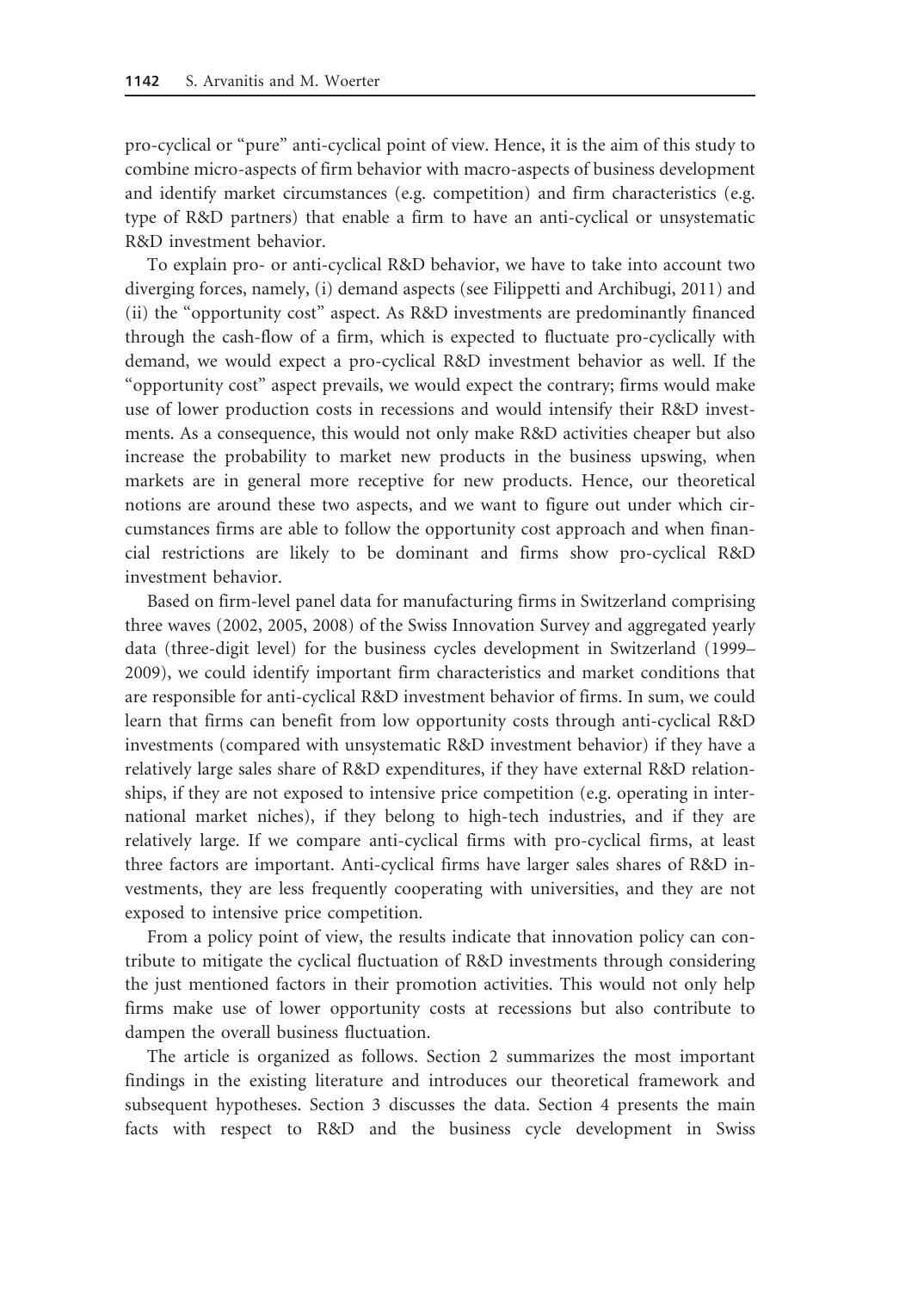manufacturing in the period 1999–2009. Section 5 discusses the empirical setting. Section 6 presents the results and Section 7 concludes.

# 2. Literature review and hypotheses

The literature on the relationship between innovation activities and business cycle development is comprehensive. In what follows, we want to identify important firmlevel and industry-level factors that explain pro-cyclical or anti-cyclical behavior with respect to R&D investment.

#### 2.1 Theoretical arguments and evidence in favour of pro-cyclical behavior

#### 2.1.1 The argument of the dominant role of demand factors

Although [Schmookler \(1966\)](#page-26-0) emphasized demand-side factors as important driving factors for innovation activities, [Schumpeter \(1942\)](#page-26-0) emphasized supply-side factors. It appears that both components are important (see [Arvanitis and Hollenstein, 1994,](#page-24-0) for evidence for Switzerland). If we think of great technological inventions, such as biotechnology and nanotechnology, or important elements of Information and Communication Technology (e.g. World Wide Web, personal computers), it is clear that they caused a bunch of follow-on innovations that have created promising markets. Following [Schmookler \(1966\)](#page-26-0), such innovations are more likely if the economy is booming, and they are less likely if demand is shrinking. In case innovation activities are predominantly financed by cash-flow, innovation activities are likely to be pro-cyclical. [Geroski and Glegg \(1997\)](#page-25-0) found a positive relationship between demand and major innovations (or patents), but a less clear link between R&D investment and demand, as the fluctuations of R&D investments are limited by high adjustment costs.<sup>1</sup> Also Piva and Vivarelli ([2007, 2009\)](#page-25-0) found a significant demand-pull effect for innovations if companies are liquidity constrained. For Switzerland, especially, the development of export markets (demand) show a positive relationship with innovation success of Swiss firms (see [Woerter and Roper, 2010](#page-26-0)).

[Quyang \(2011b\)](#page-25-0) develops a simple model showing that higher persistence of R&D investment raises the cyclical response in innovation's marginal expected return, which in turn reduces the dominance of marginal opportunity cost (see further later in the text), and therefore drives R&D pro-cyclical. The theoretical argument is supported by empirical evidence based on a panel of US industries in the period 1958–1998.

 $<sup>1</sup>$  [Geroski and Walters \(1995\)](#page-25-0) found that innovation activities are pro-cyclical. However, [Collins and](#page-24-0)</sup> [Yao \(1998\)](#page-24-0) showed that the Granger-causality test in [Geroski and Walters \(1995\)](#page-25-0) shows some flaws. [Collins and Yao \(1998\)](#page-24-0) used a VAR model and could not find any causality between innovation and business cycle based on the same data set as [Geroski and Walters \(1995\).](#page-25-0)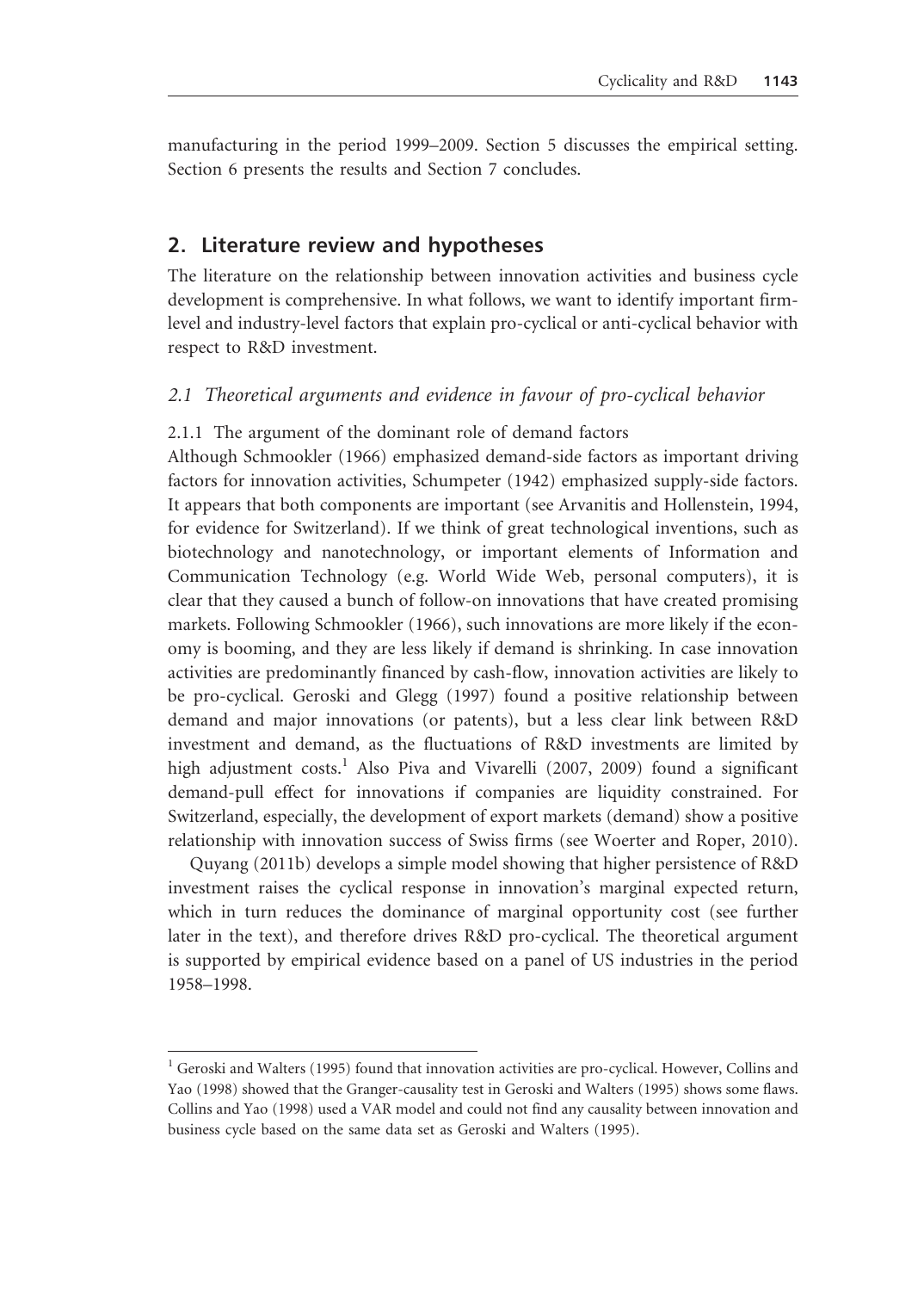#### 2.1.2 The financial restraints argument

[Hall \(1992\)](#page-25-0) found a positive elasticity between R&D investments and cash-flow, controlling, among other factors, also for demand; she concludes that financial restraints rather than demand fluctuation prevent firms from R&D investments. [Himmelberg and Petersen \(1994\)](#page-25-0) also found good reasons that cash-flow is important for R&D investments. They stated that earlier studies did not find an effect of internal finance on R&D investments, as they predominantly looked at large firms. Large firms are less likely to be financially constrained compared with smaller firms. They themselves investigated small high-tech firms. Also, [Blundell et al. \(1999\)](#page-24-0) argued that internal sources of funding are of particular importance for investments in R&D. [Mairesse et al. \(1999\)](#page-25-0) emphasized that causality between cash-flow and R&D investments goes both ways. This suggests that both pre-innovation rents as well as post-innovation rents are important for R&D investments. Huergo and Moreno (2011) found that R&D investments are directly linked to past firm performance. As both internal finance and firm performance are likely to be pro-cyclical, R&D investments are expected to be pro-cyclical as well. Lerner ([2010:](#page-25-0) 30) concludes based on the results of several studies that "Anglo-Saxon" economies are more sensitive or show a greater responsiveness of R&D to cash-flow than then economies of continental European countries. This greater responsiveness of R&D may arise because they are financially constrained in the sense that they view external financial resources as expensive (high expectations of rates of returns from investors). In Germany, the correlation between cash flow and R&D investments seems to be stronger for smaller firms compared with larger ones. [Rammer et al. \(2004\)](#page-25-0) stated for Germany that SMEs are stronger affected by business cycle fluctuations than larger firms. However, the R&D expenditures of SMEs show a more moderate reaction on turnover than large firms. Some rigidity on the R&D employment level may be responsible for this observed effect, as a further reduction of R&D activities—that are already on a low level—could mean to shut down R&D.

#### 2.1.3 The role of the "sunk cost" character of R&D investment

The outcomes of R&D activities are not a product that can be easily traded. To some extent they are "sunk" investments, and they cannot be sold easily until they resulted in a product. It is also costly to stop a project and continue it at a later moment. Research knowledge has tacit components; it roots in the mind of single researchers. If they leave the firm, the knowledge is gone too. This may be especially true for firms with a few specialized researchers. Hence, R&D expenditures are expected to fluctuate less with the business cycle than sales of innovative products. Nevertheless, [Guellec and Ioannidis \(1999\)](#page-25-0) based on industry-level data as well as [Rammer et al.](#page-25-0) [\(2004\)](#page-25-0) based on firm-level data found a positive relationship between turnover (sales) and R&D expenditures. Also [Mairesse et al. \(1999\)](#page-25-0) stated a positive relationship between market growth and R&D expenditures. This may be due to the cashflow effect. Cash-flow plays an important role for R&D investments.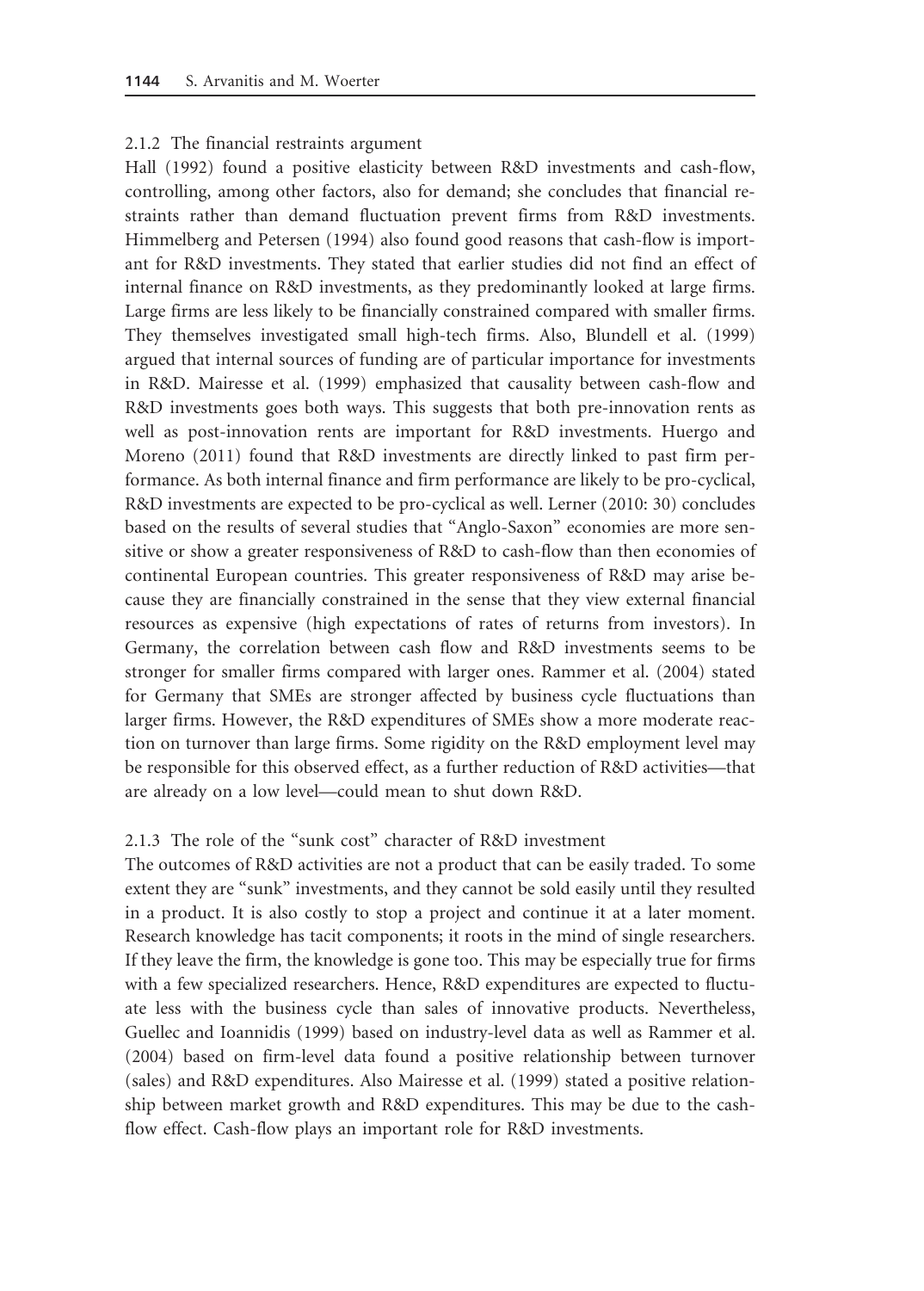#### 2.1.4 The information asymmetry argument

[Arrow \(1962\)](#page-24-0) has already used R&D investments as an example for moral hazard, as the output of R&D activities can never be predicted from the input (see [Arrow, 1962:](#page-24-0) 172). Furthermore, there is greater information asymmetry between potential investors and researchers. It should be easier for researchers to assess the likelihood of technological success of R&D projects compared with investors, as the latter lack detailed information and experience with respect to the research processes. Therefore, it is difficult for investors to distinguish good from bad projects ("lemon problem"). In case the information asymmetry is too great, a market for R&D investments may disappear at all. Information asymmetry is expected to fluctuate with the business cycle (see [Bernanke and Gertler, 1989\)](#page-24-0). The information asymmetry or principle-agent problem is alleviated if the net worth of the borrower increases, as financial distress causes higher agency costs. As borrowers' net worth is pro-cyclical, there will be a decline in agency costs in booms and an increase in recessions. The pro-cyclicality of agency costs tends to make external R&D investments pro-cyclical as well.

These theoretical findings were confirmed by [Aghion et al. \(2008\)](#page-24-0) for France. The authors argued that information asymmetries prevented French firms from increasing their investments in business downturn.

#### 2.2 Arguments and evidence in favor of anti-cyclical behavior

#### 2.2.1 The opportunity cost argument

It is expected that costs for labor and other input factors for R&D activities would be high in a booming phase of an economy and low in a recession phase. Hence, opportunity costs are lower in recessions, and firms would benefit if they could shift resources to R&D activities. If the economy improves and demand increases, firms could launch the new products and benefit from these investments. [Aghion and](#page-24-0) [Saint-Paul \(1998\)](#page-24-0) stated that R&D activities would be anti-cyclical if costs are procyclical. Also, [Barlevy \(2007\)](#page-24-0) argued that based on opportunity costs consideration, rational firm behavior would cause R&D to be anti-cyclical. [Rafferty and Funk](#page-25-0) [\(2004\)](#page-25-0) found that opportunity-cost effects are more likely for firms with large R&D budgets.

#### 2.2.2 The argument of rent displacement

Rent displacement refers to the fear that introducing a new innovation will displace earnings from existing products. As earnings of existing products are expected to be low in recessions, or even to dry up, resistance to introduce newer products or new versions of existing products may be lower (see [Geroski and Glegg, 1997\)](#page-25-0). Thus, it should be easier to introduce innovations toward the end of recessions or the beginning of the upswing. This would make innovation activities anti-cyclical.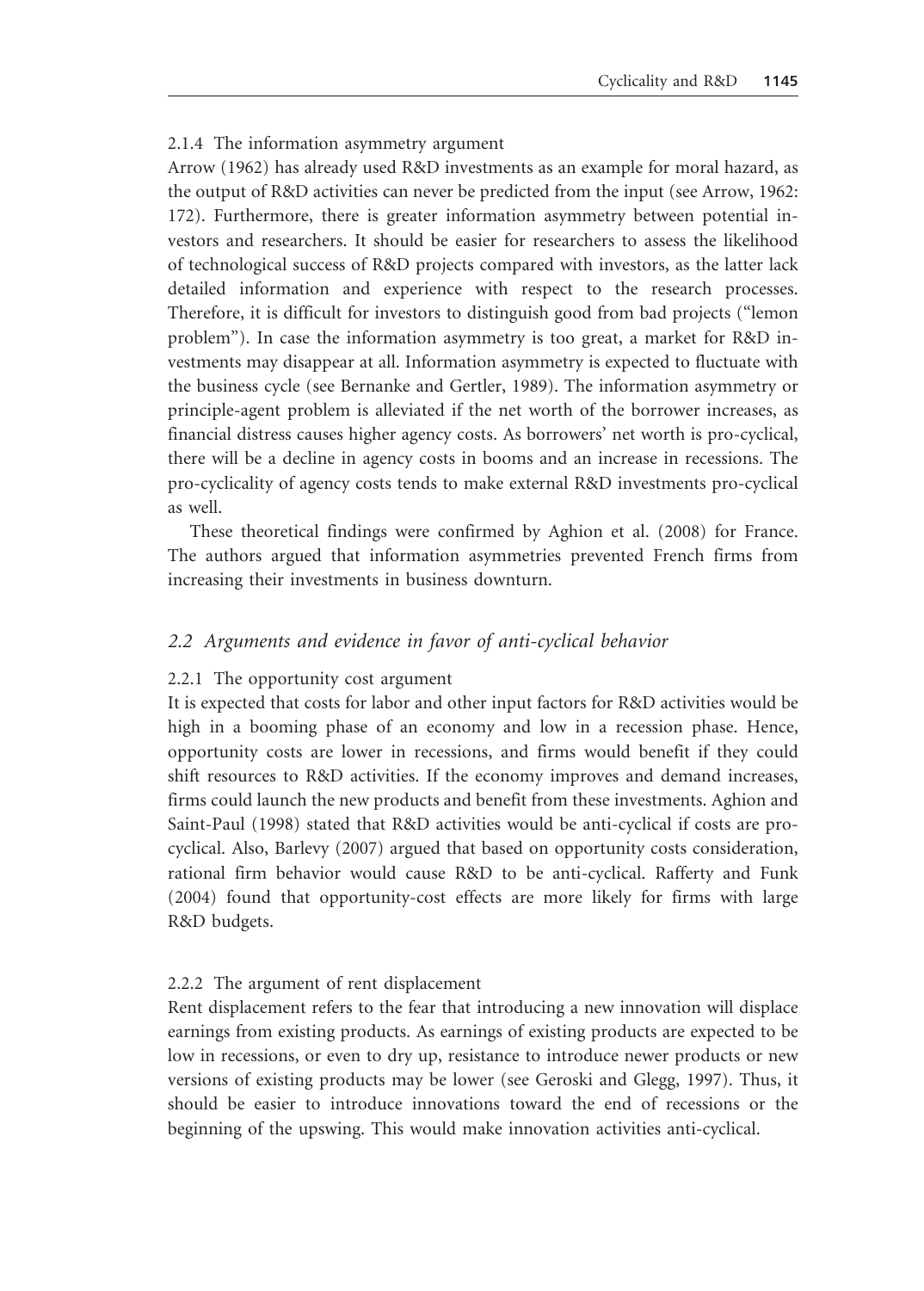#### 2.2.3 The role of technological opportunities

Firms are doing research in different technological fields. Some of them are fields with greater potential—so-called high-technological opportunity fields; others show a lower potential—so-called low-technological opportunity fields. [Brouwer and](#page-24-0) [Kleinknecht \(1999\)](#page-24-0) argued that innovators in high-opportunity fields have fewer problems with demand shocks or with financing R&D activities in recessions than innovators in fields with a low potential. They assume that this is related to market power, as they found little effects for firms that concentrate their R&D in certain technological fields (e.g. information technology, new materials technology, or biotechnology). However, technological opportunities are likely to be strongly related with R&D effort. [Dugal and Morbey \(1995\)](#page-24-0) found that firms with larger R&D investments are suffering less from sales declines during recessions than firms with small R&D investments. They found that  $>70\%$  of firms that spent  $>5\%$  of their sales in R&D experienced even a sales increase in recession. [Tang \(2002\)](#page-26-0) analysed this issue at country level and found that technical process reduces growth volatility. However, also "competitive effect" could be possible, as [Rammer et al. \(2004\)](#page-25-0) found for Germany that a change in world-wide research intensity of an industry has a negative effect on R&D expenditures of German firms in those technology fields. This means that R&D dynamics in Germany took place in industries that are not characterized through a strong increase in international R&D.

#### 2.2.4 The role of R&D collaborations

R&D collaboration could decrease the fixed costs for R&D projects, as firms can make use, for example, of the technological infrastructure of the collaboration partners or they can share the "sunk costs" in developing project-specific new knowledge.<sup>2</sup> Consequently, R&D collaboration would increase the flexibility of R&D investments, and firms could better adapt R&D investments to their cash-flow. This would render R&D investment pro-cyclical. However, if R&D collaborations are strategically motivated aiming, for example, at investment in new promising technologies or the involvement of potential competitors in common projects, then flexibility would be decreased, as firms would fear to miss an opportunity if they reduce their investment in such collaborations in recessions, as it would be difficult to revitalize them later. Looking at Switzerland, empirical investigations show that strategic motives for R&D cooperation (such as utilization of technological synergies and access to specialized technology) have been considerably more frequent than cost motives (such as saving of R&D costs and shortening of development time) [\(Arvanitis, 2012\)](#page-24-0). Consequently, it is likely that R&D collaboration would rather provide incentives for an anti-cyclical R&D investment behavior.

<sup>&</sup>lt;sup>2</sup> We thank an anonymous referee for this suggestion.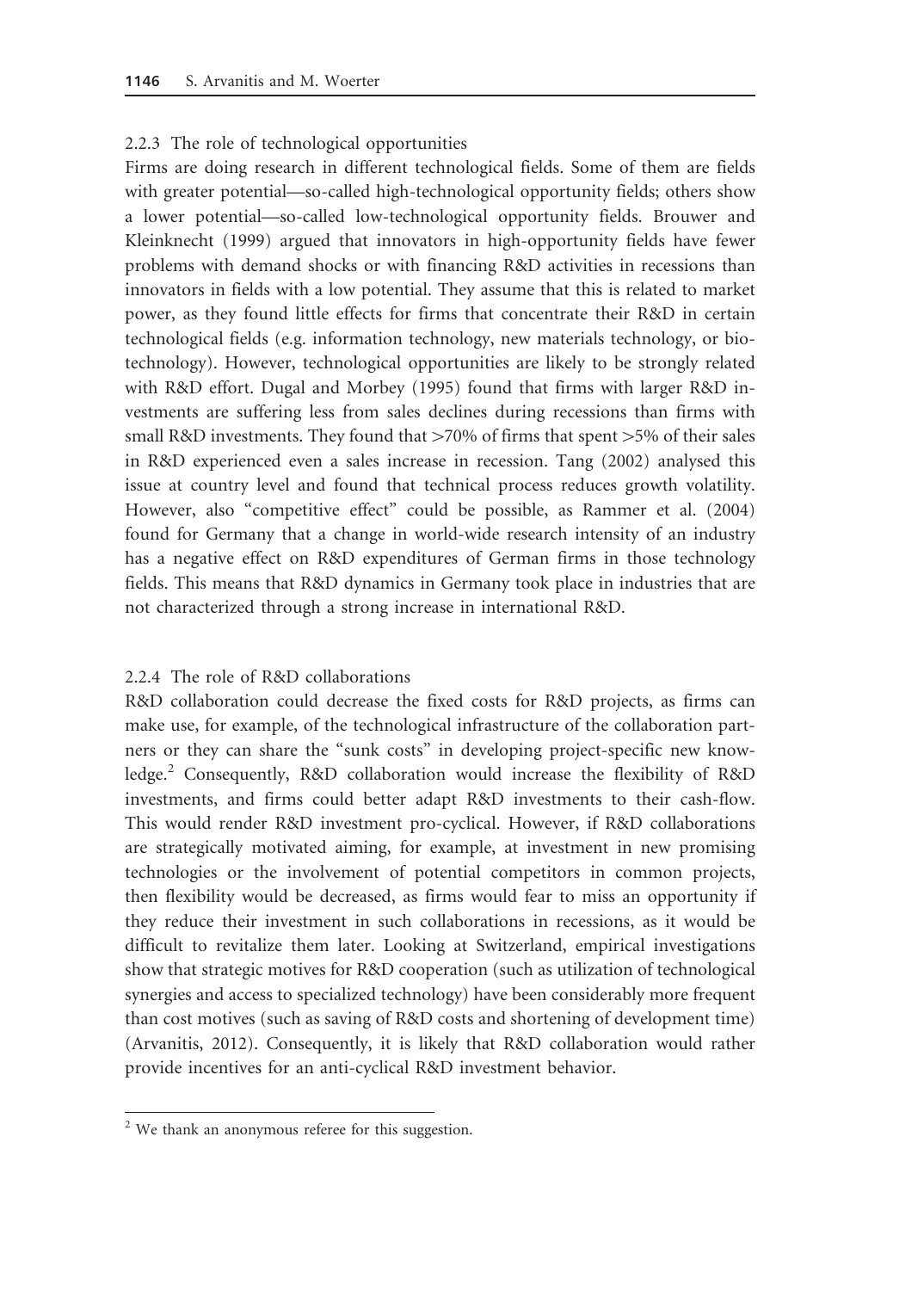#### 2.3 The role of competition

Competition is a further important factor for explaining pro- or anti-cyclicality of R&D investment. Starting with a Schumpeterian point of view (see [Schumpeter,](#page-26-0) [1942\)](#page-26-0), concentrated markets, which firms have some market power, are more likely to have internal financial means that are sufficient for financing their R&D activities than less concentrated ones. But do such firms have incentives for R&D? Lacking competitive pressure, large firms may tend to be overcautious and bureaucratic and as a consequence less innovative. Especially in "bad" times, they are likely to protect their markets rather than expand them through innovative products. This could be an argument that competition fosters innovative activities (see [Geroski and](#page-25-0) [Glegg, 1997](#page-25-0)). However, firms in an atomistic type of competitive environment may not have access to sufficient financial means (internal and external) for permanent R&D activities. Thus, they may also refrain from innovation activities especially in recessions, when sales and cash-flow are likely to be low. This leads us to the view that neither monopoly nor atomistic competition is likely to be the most favorable competitive environment for innovation; an oligopolistic market with a few R&Dactive firms seems to be the most favorable operating field for innovative firms. In a more stylized form, we would consider an "inverted U-shape" relationship between competition and innovation performance. The findings in [Aghion et al. \(2005\)](#page-24-0) make it plausible that R&D expenditures in oligopolistic markets are likely to remain considerably high even during recessions.

#### 2.4 The role of labor costs

Factor costs are usually higher in an expanding economy and lower during recessions. Labor costs show some special characteristics. First, labor supply is usually rather stable (or only slowly changing). A lack of skilled people could negatively affect the R&D activities of firms. Consequently, firms are motivated to "hoard" highly skilled expensive workers in recessions to have their knowledge available in the upswing.<sup>3</sup> In a booming economy, labor shortage and greater labor costs are more likely, and firms can switch personnel resources into more market-related activities (e.g. sales and marketing). Hence, R&D employment in the economic downturn is relatively high, whereas it is relatively low in the booming period. In sum, this would suggest an anticyclical R&D employment effect. However, empirically the opposite has been observed. [Rammer et al. \(2004\)](#page-25-0) found that R&D personnel show a pro-cyclical development over time. This result suggests that liquidity constrains matter more than the opportunity of relatively cheap R&D activities. However, they also found that R&D personnel fluctuate less than R&D expenditures along a business cycle. This is related to the aforementioned argument that firms cannot afford to loose skilled people and their specific (tacit) knowledge during a recession.

<sup>&</sup>lt;sup>3</sup> We thank an anonymous referee for this point.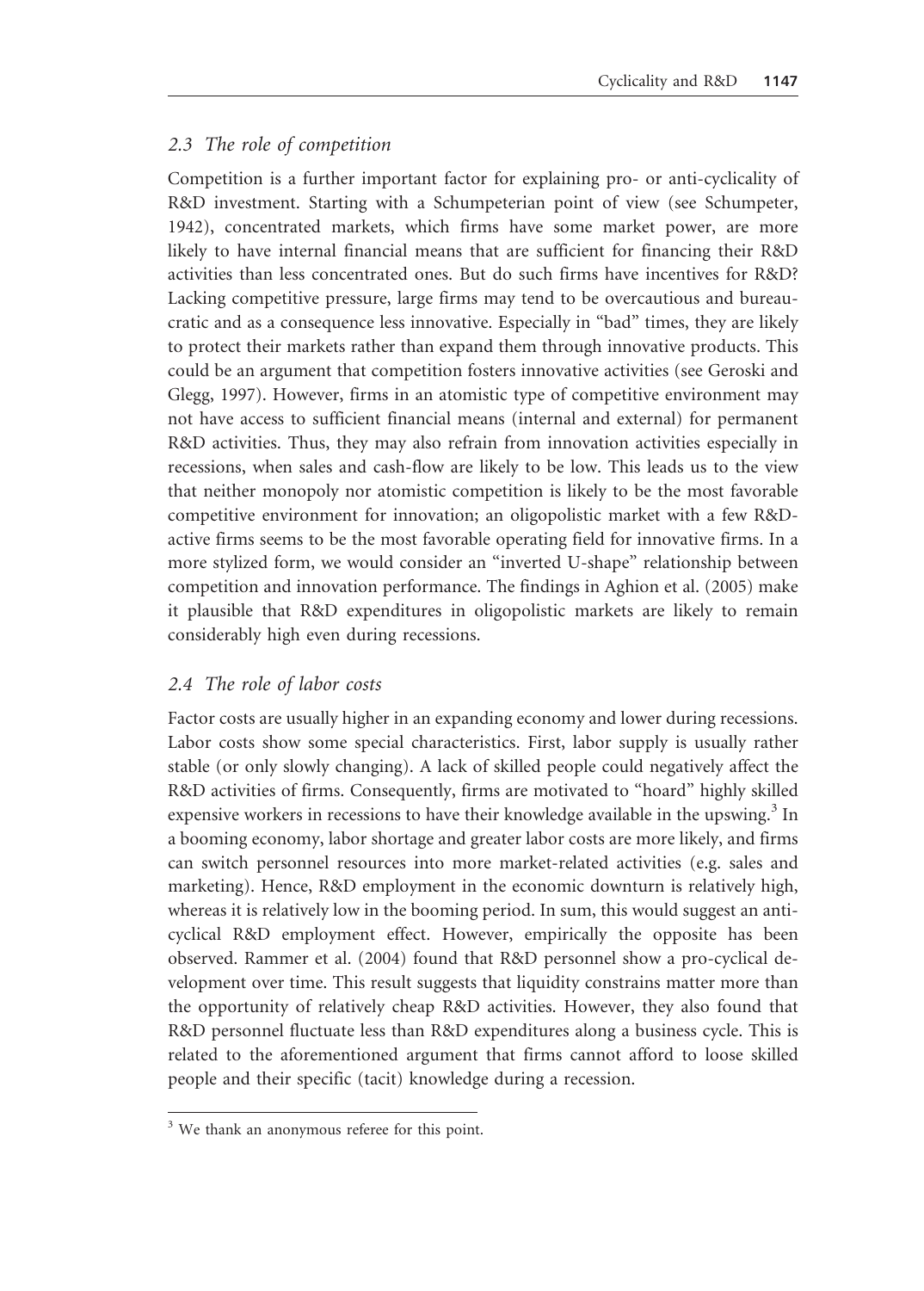As there is some rigidity in R&D labor fluctuations, it is unlikely that salaries would drop significantly during recessions. In contrast, sales are more volatile during a business cycle. This suggests that R&D personnel—although more expensive in expansive economies—could be financed easier in good times than in recessions. This also contributes to the pro-cyclicality of R&D employment. If labor supply is fluctuating (pro-cyclical), then [Barlevy \(2007\)](#page-24-0) argued that R&D behavior is pro-cyclical, too, although opportunity costs would push for anti-cyclical R&D activities.

#### 2.5 Summing up: resulting hypotheses

In sum, we discussed a number of factors that have a pro-cyclical or anti-cyclical effect on R&D investments or innovative behavior. Although demand factors and cash-flow clearly work for a pro-cyclical effect of innovation behavior, opportunity costs and rent displacement are clearly anti-cyclical. High technological opportunities and more "oligopolistic" type of competition increase the R&D intensity of firms and also make R&D expenditures less dependent on fluctuating sales. Labor supply can show pro-cyclical as well as anti-cyclical effects, depending on the employment and wage flexibility of firms. If flexibility is low and sales fluctuate strongly with the business cycle, then R&D employment is likely to be pro-cyclical. Whether R&D investments or innovations are pro-cyclical or anti-cyclical depends on the just mentioned factors. As restraints in financial means are expected to affect behavior stronger than the "opportunity effect" (see [Rafferty and Funk, 2008\)](#page-25-0), one could expect some tendency for pro-cyclical fluctuation. However, what holds at the end is an empirical question. Based on available data and the literature, we will test empirically the following hypotheses that are derived from the discussion in Section 2:

Anti-cyclical behavior:

- (a) A good past demand development increases the financial opportunities of firms and hence, enables firms to invest anti-cyclically in R&D (as measured by the sales share of R&D expenditures) in the future.
- (b) Larger firms are more likely to finance R&D internally, and they should be less dependent on short-term market fluctuations. Hence, they are likely to exploit opportunity costs and invest anti-cyclically in R&D.
- (c) External R&D cooperation increases the flexibility of R&D activities of a firm. Hence, it is expected that such firms are more likely to make use of opportunity costs. They are more likely to invest anti-cyclically in R&D.
- (d) It is expected that firms with larger sales share of R&D investments would suffer less from sales declines during recessions than firms with (relatively) small R&D budgets. Hence, such firms are likely to invest anti-cyclically to make use of opportunity costs.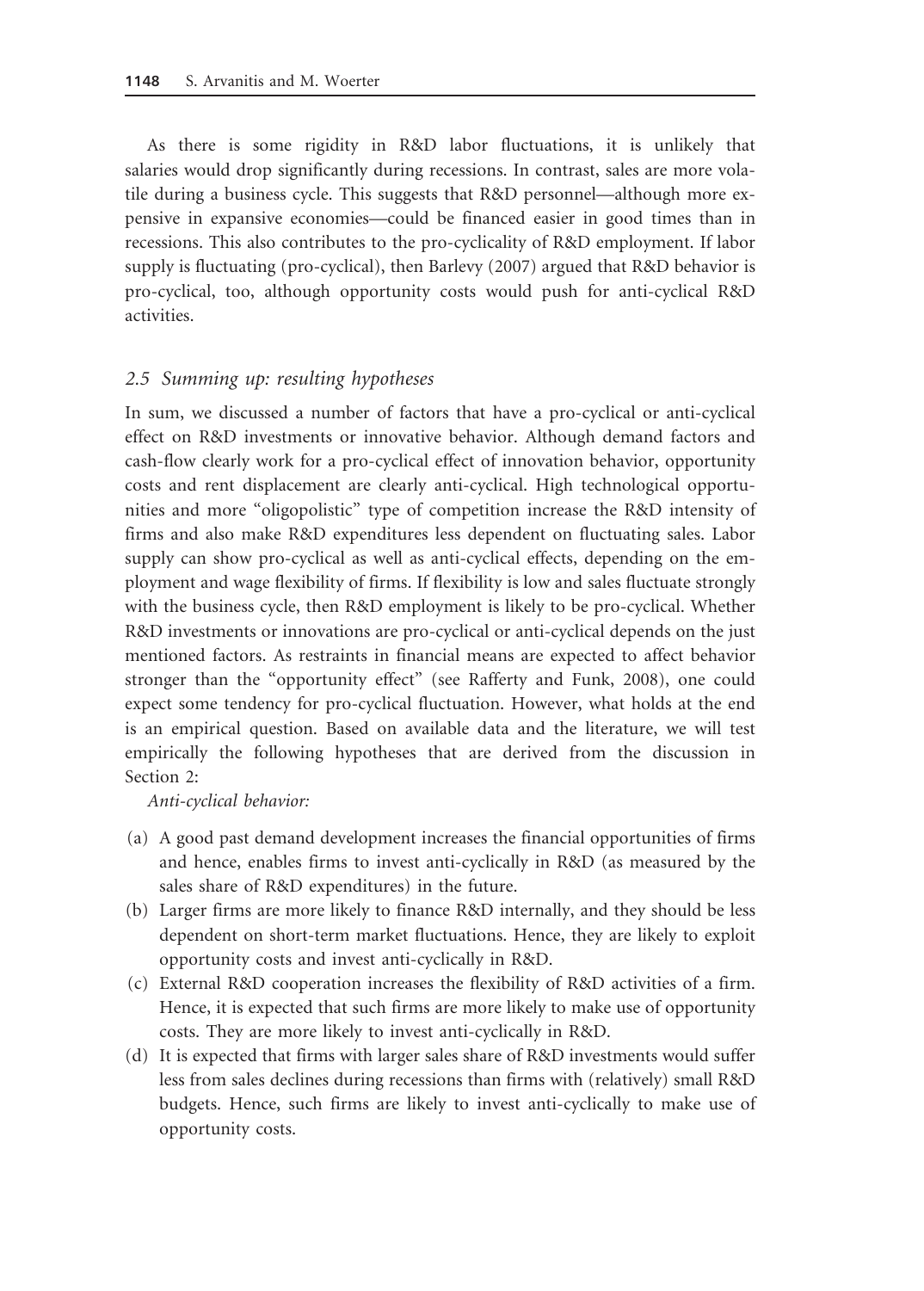Pro-cyclical behavior:

- (e) Firms with intensive price competition in their main markets are likely to have difficulties to finance their R&D, as their price-cost margins are expected to be low. In good business times, they are expected to have fewer problems to finance R&D. Hence, their investment behavior is expected to be pro-cyclical.
- (f) High average personnel costs point at well-educated and experienced staff that is not easily substituted, if once they are dismissed. Hence, firms have the tendency to keep their "expensive" high-qualified R&D employees. Clearly, such personnel could be financed easier in good times than in recessions. This would point to pro-cyclicality of R&D investments. Hence, firms with great average personnel costs are likely to invest pro-cyclically.

## 3. Data

We used two sources of data for this investigation. First, we used data at industry level on the cyclical movement of business activity in the period 1999–2009 in Swiss manufacturing. These data are stemming from the monthly Swiss Business Survey (see [http://www.kof.ethz.ch/en/surveys/business-tendency-surveys/manufacturing/\)](http://www.kof.ethz.ch/en/surveys/business-tendency-surveys/manufacturing/) and were first aggregated to three-digit industry level (30 industries) and then transformed to annual data (average of monthly data). The original data at firm level are measured on a three-level ordinal scale (positive change, negative change, no change). Through the aggregation, the ordinal scale data are transformed to pseudo-metrical data. We constructed a composite indicator of business activity based on the following three single indicators of business activity: "incoming orders", "production," and "order backlog" (see [Table 1\)](#page-10-0).

Second, we used firm-level data of three waves (2002, 2005, 2008) of the Swiss Innovation Survey (see [http://www.kof.ethz.ch/en/surveys/structural-surveys/innov](http://www.kof.ethz.ch/en/surveys/structural-surveys/innovation-survey/)[ation-survey/\)](http://www.kof.ethz.ch/en/surveys/structural-surveys/innovation-survey/). The survey yields information on the R&D expenditures, the firm size, the employees' education level, the competition conditions (intensity of price and non-price competition), and external R&D activities such as R&D cooperation with different business partners and institutions and/or contract (external) R&D. Pooling data from two different sources and building differences of R&D expenditures and indicators for cyclical movement between two points of time led finally to a sample of 980 available observations<sup>4</sup> of firms with R&D activities. The basic descriptive statistics as well as the correlation matrix of the variables used in the econometric part are found in the [Tables A1](#page-26-0), [A2](#page-27-0), and [A3](#page-28-0), respectively.

<sup>4</sup> The calculation of the differences between the periods 2000–2002 and 2003–2005 and between 2003–2005 and 2006–2008, respectively, is based on data for 457 firms and 523 firms, respectively.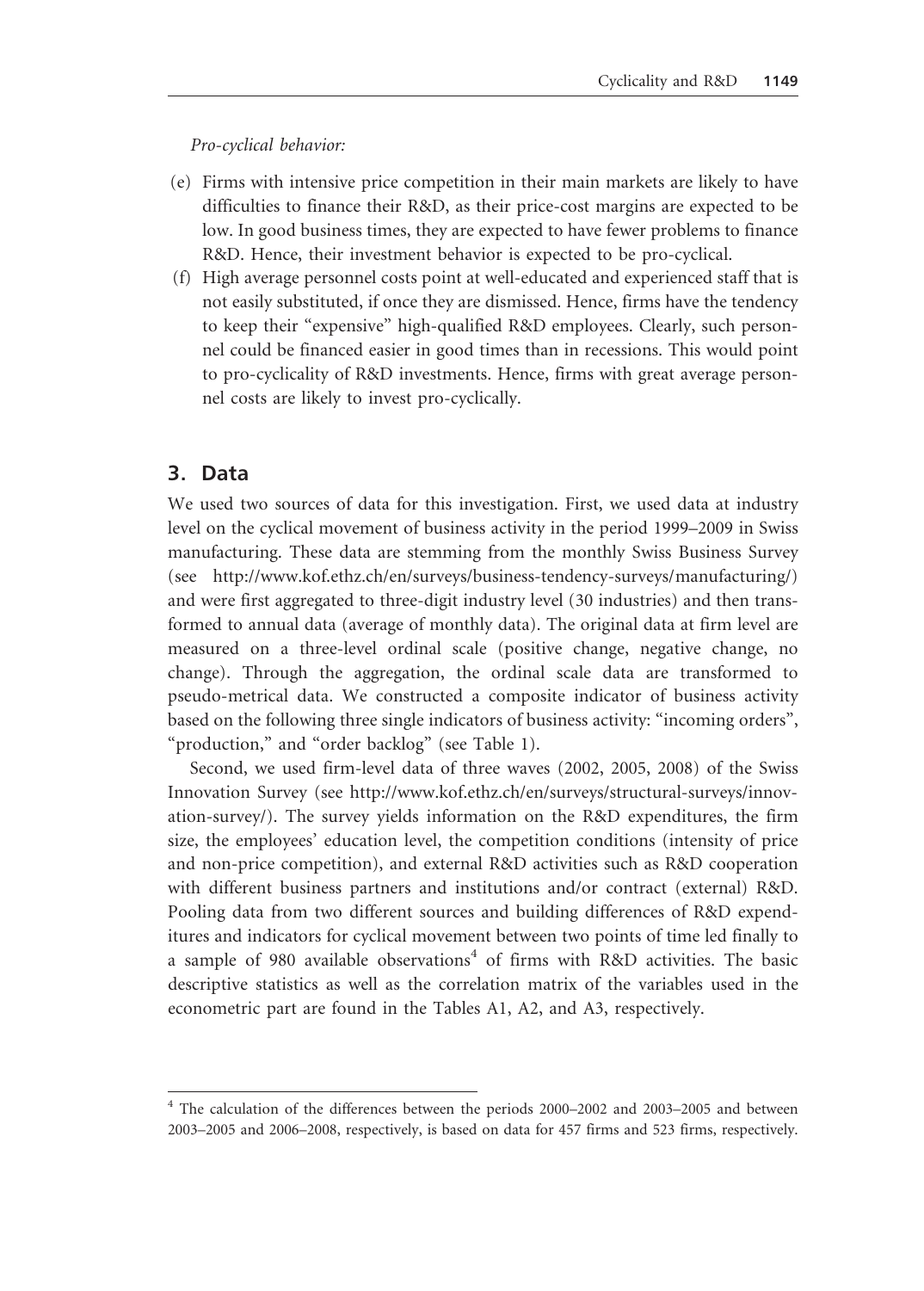<span id="page-10-0"></span>

| Dependent variables (DEP)                     |                                                                                                                                                        |
|-----------------------------------------------|--------------------------------------------------------------------------------------------------------------------------------------------------------|
|                                               | The classification of the firms (non-systematic, anti-cyclical, pro-cyclical) was based on the signs of the change of the composite indicator of       |
|                                               | business activity and the change of R&D intensity between the periods 2000–2003 and 2003–2005 as well as between 2003–2005 and 2006–2008.              |
|                                               | The composite indicator of business activity was based on the following three single indicators of business activity: "incoming orders", "production," |
|                                               | and "order backlog". Monthly data of the three single indicators at firm level were used to calculate the composite indicator at a monthly basis.      |
|                                               | These monthly data were first aggregated to three-digit industry level (30 industries) and then transformed to annual data using the average of        |
|                                               | the monthly data. The original data at firm level are measured on a three-level ordinal scale (positive change; negative change; no change).           |
|                                               | Through the aggregation, the ordinal scale data are transformed to pseudo-metrical data. Concretely, we calculated the average values of the           |
|                                               | composite indicator of business activity during the three 3-year periods 2000-2002, 2003-2005, and 2006-2008). The change of the level of              |
|                                               | business activity at three-digit industry level was measured by the difference of the average values of the periods 2000–2002 and                      |
| 2003-2005 as well as 2003-2005 and 2006-2008. |                                                                                                                                                        |
|                                               | The R&D intensity (R&D expenditures divided by sales) was recorded in the survey as the average value of the three 3-year periods                      |
| 2000-2002, 2003-2005,                         | and 2006-2008). The change of the R&D intensity was then measured by the difference of the average values of the periods                               |
|                                               | $2000-2002$ and $2005$ as well as $2003-2005$ and $2006-2008$ . R&D intensity in the original micro data was measured in every 3-year period           |
| as an average of 3 years.                     |                                                                                                                                                        |
|                                               | The firms are broken down to groups as follows: (a) in the three groups 0, 1, and 2 (see below) and (b) in the four groups 0, 1, 2a, and 2b            |
|                                               | (where the latter two are sub-groups of group 2; see below). The multinomial variable DEP (0, 1, 2) served as dependent variable for the estimates     |
|                                               | in Table 5, the multinomial variable DEP (0, 1, 2a, 2b) for the estimates in Table 6.                                                                  |

Table 1 Definition of variables

Table 1 Definition of variables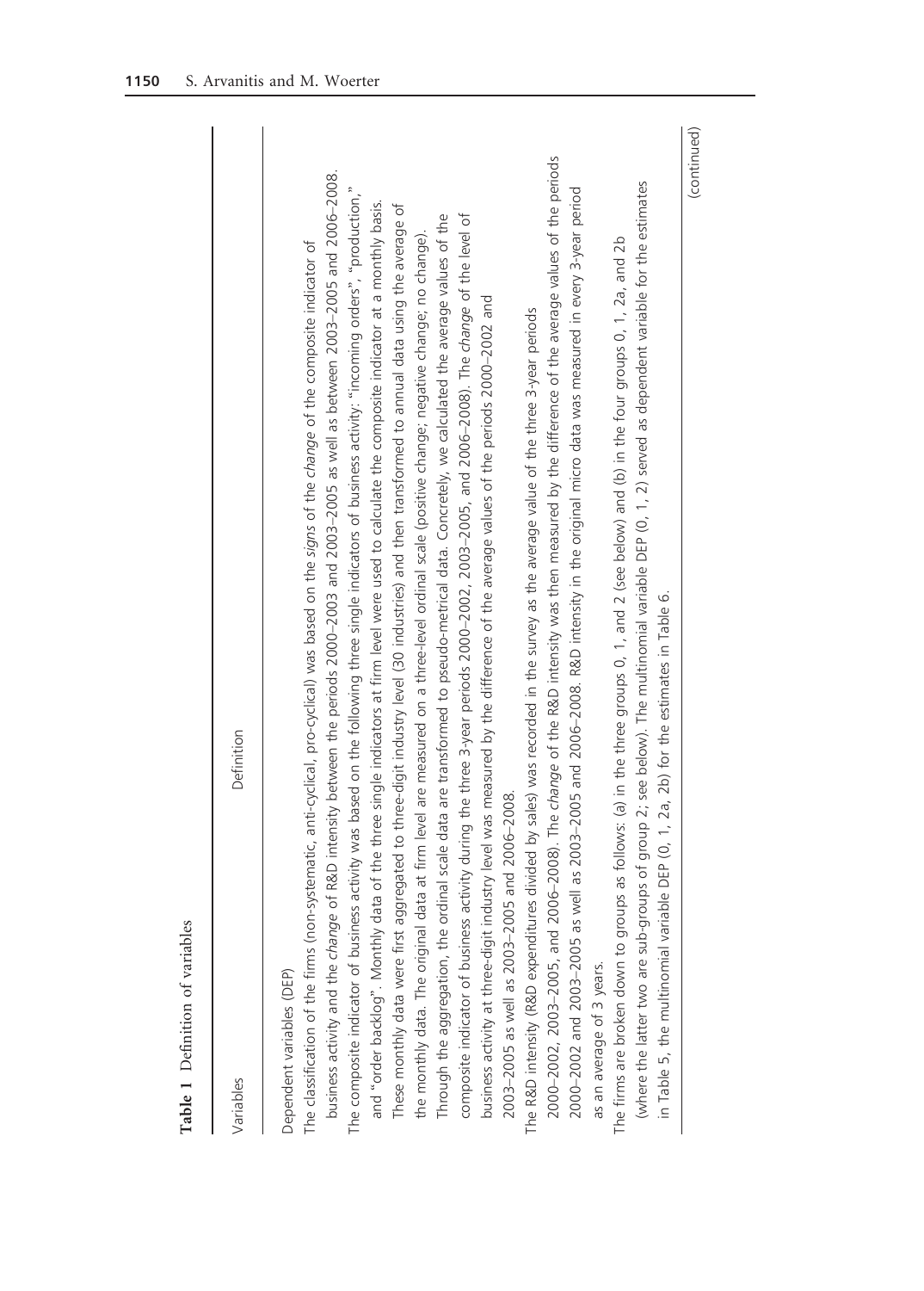| Table 1 Continued                                              |                                                                                                                                                                                                                                                                                                                                                                                                                                                                                                                                                                            |
|----------------------------------------------------------------|----------------------------------------------------------------------------------------------------------------------------------------------------------------------------------------------------------------------------------------------------------------------------------------------------------------------------------------------------------------------------------------------------------------------------------------------------------------------------------------------------------------------------------------------------------------------------|
| Variables                                                      | Definition                                                                                                                                                                                                                                                                                                                                                                                                                                                                                                                                                                 |
| 0: non-systematic behavior (as to R&D intensity)               | This group contains firms the R&D intensity of which does not show a systematic (monotonously positive<br>intensity increases or decreases during a certain period, whereas the business activity indicator remains<br>or negative) relationship to the cyclical indicator of business activity. This means that either the R&D<br>constant ("constant" includes fluctuation between -2% points and +2% points), or the R&D intensity<br>remains constant ("constant" includes fluctuation of 0.3%), whereas the overall business situation im-<br>proves or deteriorates. |
| <b>R&amp;D</b> intensity)<br>2: pro-cyclical behavior (as to F | This group contains firms for which the business activity indicator of the respective 3-digit industry and the<br>R&D intensity change during a certain period in the same direction (both variables either increase or<br>decrease)                                                                                                                                                                                                                                                                                                                                       |
| 2a: pro-cyclical behavior/negative                             | This sub-group contains firms that behave pro-cyclical only for negative changes. This means that the R&D<br>intensity decreases when the business activity indicator falls, but the R&D intensity does not increase<br>when the business activity indicator rises.                                                                                                                                                                                                                                                                                                        |
| 2b: pro-cyclical behavior/positive                             | This sub-group contains firms that behave pro-cyclical only for positive changes. This means that the R&D<br>intensity increases when the business activity indicator rises, but the R&D intensity does not decrease<br>when the business activity indicator falls.                                                                                                                                                                                                                                                                                                        |
| 1: anti-cyclical behavior                                      | This group contains firms for which the business activity indicator of the respective three-digit industry and<br>the R&D intensity change during a certain period in the opposite direction (R&D intensity increases when<br>the business activity indicator falls and the other way around).                                                                                                                                                                                                                                                                             |
| Independent variables                                          | (continued)                                                                                                                                                                                                                                                                                                                                                                                                                                                                                                                                                                |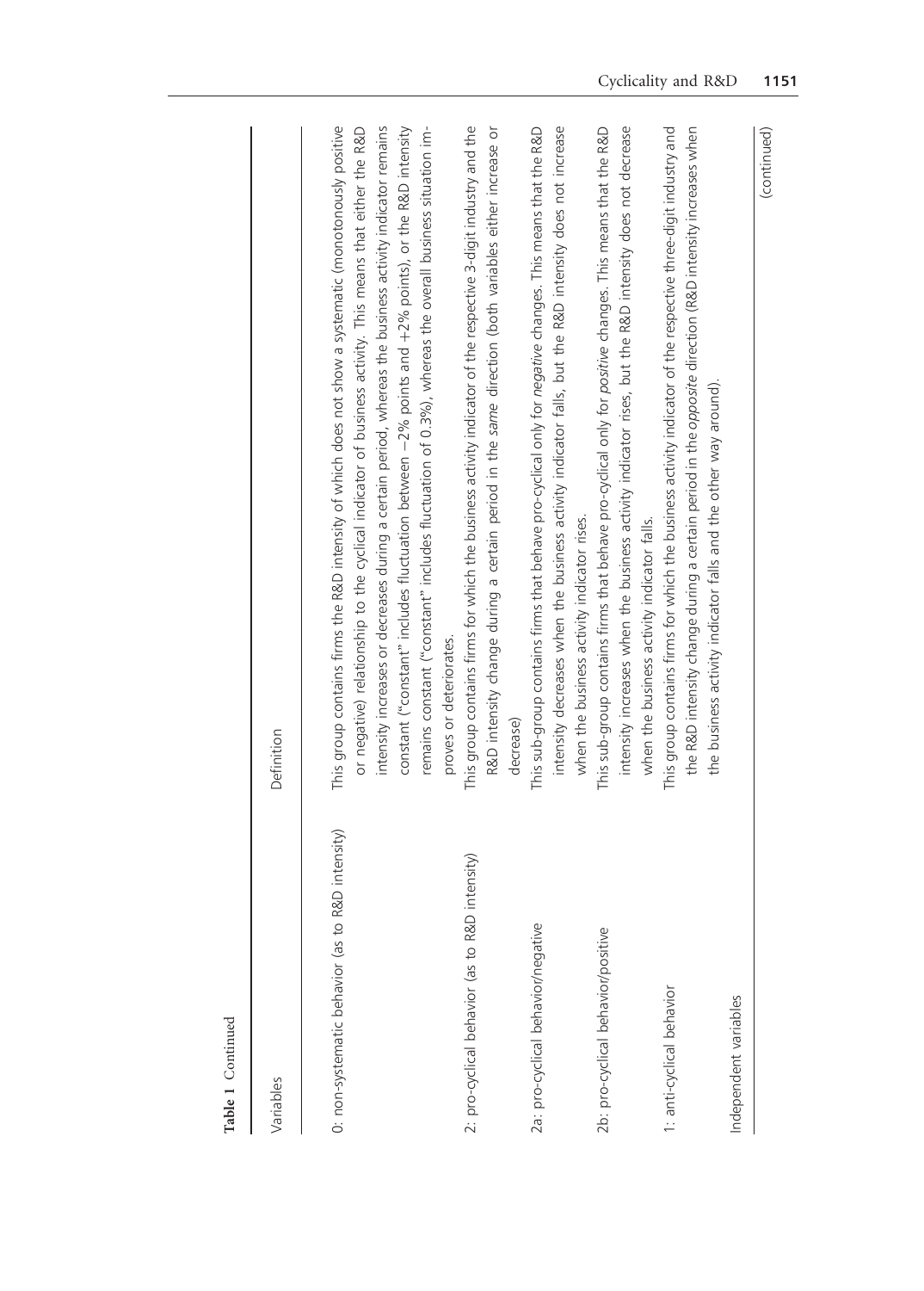| Variables                                                                             | Definition                                                                                                                 |
|---------------------------------------------------------------------------------------|----------------------------------------------------------------------------------------------------------------------------|
| nnovation-relevant characteristics:                                                   |                                                                                                                            |
| R&D/S                                                                                 | R&D intensity: R&D expenditures divided by sales                                                                           |
|                                                                                       | Assessment of the demand development in the past 3 years; five-level ordinal variable (1: "very weak"; 5:<br>"very strong" |
|                                                                                       | Shortage of own funds; five-level ordinal variable (1: "not important"; 5: "very important")                               |
|                                                                                       | Shortage of R&D personnel; five-level ordinal variable (1: "not important"; 5: "very important")                           |
| SHORT_RD<br>LLCOST_L<br>LLCOST_L<br>LCOST_L<br>COMP<br>ST_NET_LCOMP<br>GROUP<br>GROUP | Natural logarithm of labor costs per employee                                                                              |
|                                                                                       | R&D cooperation and/or contract (external) R&D (dummy variable)                                                            |
|                                                                                       | R&D cooperation with universities (dummy variable)                                                                         |
|                                                                                       | R&D cooperation with suppliers and/or clients (dummy variable)                                                             |
|                                                                                       | R&D cooperation with firms of the same group (dummy variable)                                                              |
|                                                                                       | R&D cooperation with competitors (dummy variable)                                                                          |
|                                                                                       | Intensity of price competition; five-level ordinal variable (1: "very weak"; 5: "very strong")                             |
|                                                                                       | Intensity of non-price competition; five-level ordinal variable (1: "very weak"; 5: "very strong"). Non-price              |
|                                                                                       | competition includes product differentiation, frequent introduction of new products, technical advance,                    |
|                                                                                       | high awareness of client needs, additional supply of services                                                              |
| <b>FSIZE</b>                                                                          | Number of employees (in full-time equivalents)                                                                             |
| HIGHTECH                                                                              | Dummy variable for high-tech manufacturing (see Hatzichronoglou 1997): chemicals (NACE classification:                     |
|                                                                                       | 24), plastics (25), machinery (29), transportation vehicles (34, 35), electrical machinery (31), electronics/              |
|                                                                                       | instruments (30, 32, 331-334)                                                                                              |
| TDUM <sub>_05</sub>                                                                   | Dummy variable for the year 2005                                                                                           |
|                                                                                       |                                                                                                                            |

Table 1 Continued

Table 1 Continued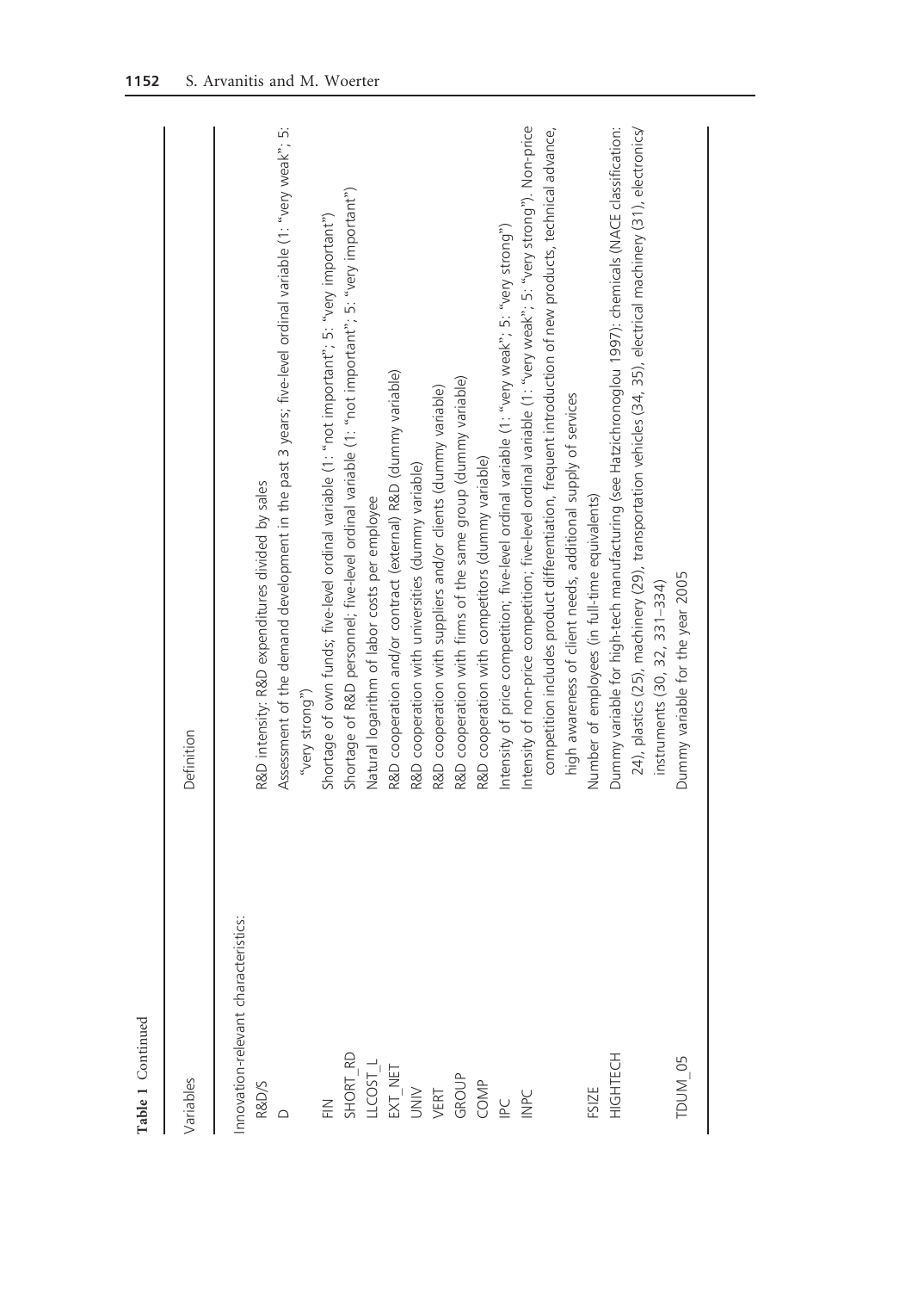# 4. Empirical setting

#### 4.1 Dependent variables

We classified firms according to their R&D behavior when the level of business activity changes cyclically.<sup>5</sup> We distinguished three basic behavior categories: nonsystematic, pro-cyclical, and anti-cyclical behavior. The group of pro-cyclically behaving firms was further broken down in two sub-categories of asymmetric procyclical behavior: firms reacting pro-cyclically only when the economic situation (according to the business activity indicator; see [Table 1](#page-10-0)) is improving (pro-cyclical positive) and firms reacting pro-cyclically only when the economic situation is deteriorating (pro-cyclical negative). Each firm in the sample was placed in one of these categories. We used the changes of R&D intensity (R&D expenditures divided by sales) as the criterion for distinguishing pro-cyclical, anti-cyclical, and non-systematic behavior. An increase of R&D intensity in boom phases or a decrease in recession phases was denoted as "pro-cyclical" behavior. A decrease in boom phases or an increase in recession phases was defined as "anti-cyclical" behavior. No change of R&D intensity over the business cycle (see [Table 1](#page-10-0) for the exact definition of "no change") was defined as "non-systematic" behavior. According to our definition, given that sales fluctuate—even if firm-specifically—with the business cycle, procyclical behavior does not mean that R&D expenditures just increase or decrease with business cycle, but that they change stronger (in both directions) than sales. To take all hypothetically possible cases into consideration, in case that sales change in the opposite direction as the business cycle, R&D expenditures have to increase or decrease (less than sales) to get an increase of the R&D intensity in the boom phases and the other way around in recession phases. For anti-cyclical behavior R&D expenditures, similar arguments hold. At any rate, we need a *firm-specific* measure of R&D activity that fluctuates with the *industry-specific* measure of business cycle to be able to define cyclical behavior unequivocally.<sup>6</sup> The exact definition of the dependent variable is found in [Table 1.](#page-10-0)

Based on this classification of cyclical behavior, we constructed two multinomial variables (DEP) that served as dependent variables of the empirical model: a first one that distinguishes three basic behavior categories (value 0: firms showing only nonsystematic behavior; value 1: firms showing *only* anti-cyclical behavior; value 2: firms

<sup>5</sup> We have three single indicators (incoming orders, order backlog, and production) and one composite indicator for the business activities (business activities). To build these indicators, we calculated (like usually) the net total (difference) of the percentages of positive answers of firms and the percentages of negative answers of firms as to the relevant questions, e.g. "Did your incoming orders increase, decrease, or remain constant?"

<sup>&</sup>lt;sup>6</sup> Hence, the use of the change of the value of R&D expenditures as criterion for distinguishing firm behavior over the business cycle would be arbitrary. We thank an anonymous referee for his/her remarks that helped us to clarify this point.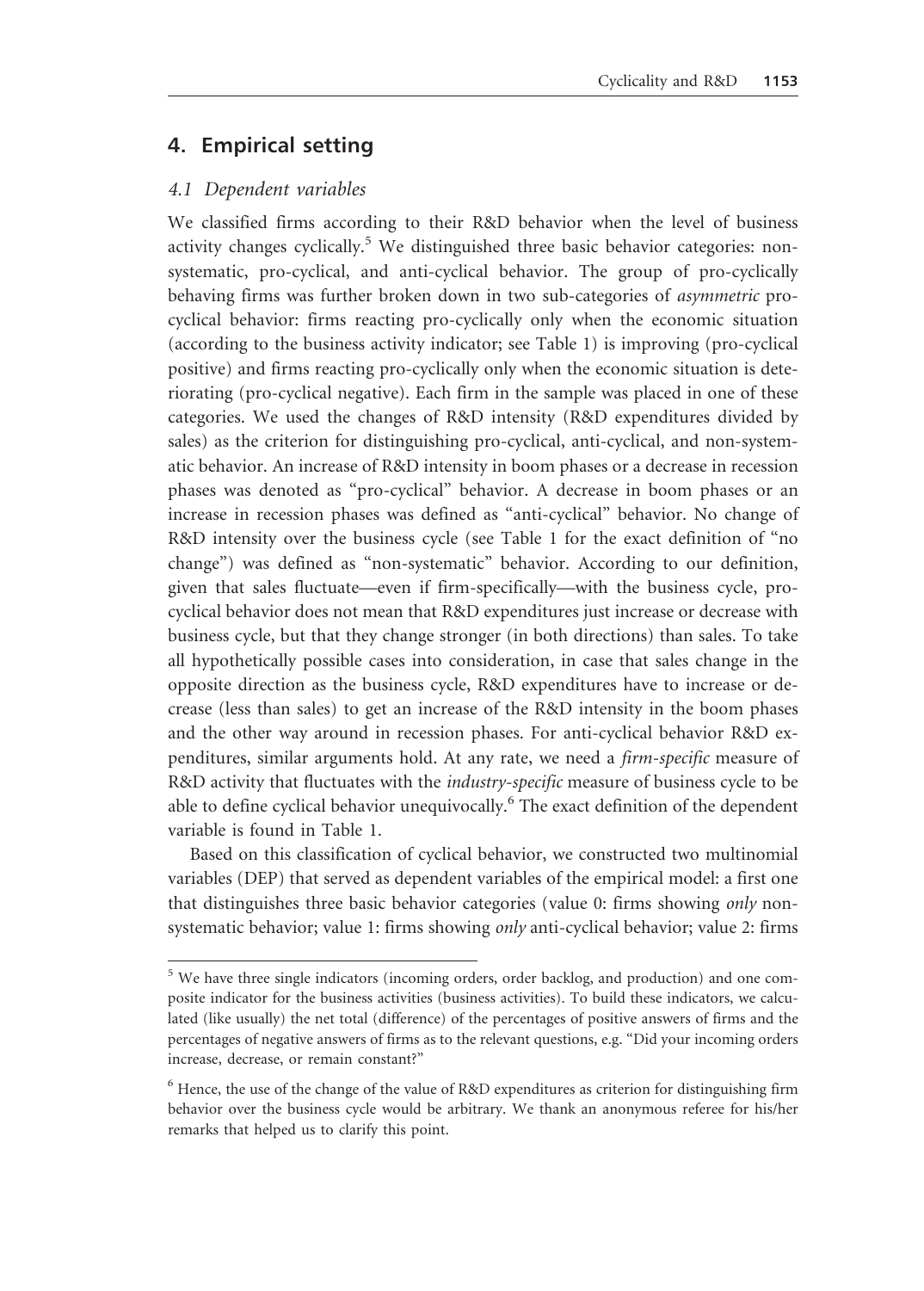showing *only* pro-cyclical behavior) and a second one that takes additionally into consideration a refinement of pro-cyclical behavior (value 0 and 1 are defined as aforementioned; value 2a: asymmetric positive; and value 2b: asymmetric negative pro-cyclical behavior).

#### 4.2 Independent variables

We regressed the two multinomial variables against a vector of independent variables that allow testing the hypotheses (a) to (f) in Section 2 (see [Table 1\)](#page-10-0). The variable D measures past demand development; a positive sign of this variable in the estimates for anti-cyclically behaving firms is a hint that demand development might increase the financial opportunities of firms and hence enable them to invest anti-cyclically (hypothesis a). Additional evidence in favor of hypothesis a would yield a negative relationship of the variable  $FIN<sub>1</sub><sup>7</sup>$  showing that lack of own financial resources can be a considerable hindrance of anti-cyclical investment in R&D. Moreover, we expect larger firms (variable FSIZE) to be able to finance R&D internally at a larger extent as smaller firms, with the consequence that they can better use opportunity costs and invest anti-cyclically in R&D (hypothesis b). Further, we expect anti-cyclically investing firms to use more external (innovation-relevant) knowledge (hypothesis c) and invest more in R&D as pro-cyclically behaving firms (hypothesis d). Thus, for procyclically behaving firms, a positive sign of the variable EXT (or alternatively of any of the variables UNIV, VERT, GROUP, or COMP referring to different types of R&D cooperation partners) and a positive sign of the R&D/S variable, respectively, is to be interpreted as evidence supporting *hypothesis*  $(c)$  and *hypothesis*  $(d)$ , respectively.

Firms with high labor costs per employee are likely to invest pro-cyclically. Thus, we expect a positive sign of the variable LLCOST\_L in the estimates for pro-cyclically behaving firms (hypothesis e). Firms operating under conditions of high price pressure are likely to behave pro-cyclically with respect to R&D intensity (*hypothesis f*). Thus, a positive sign of the variable IPC in the estimates for pro-cyclically behaving firms can be interpreted as evidence in favor of hypothesis (f). We also include in our model a further competition variable referring to the non-price dimensions of competition (variable INPC), for which we expect the opposite sign as for price competition.<sup>8</sup> We also include in our model controls for the high-tech sector and the year, in which the survey has taken place.

 $<sup>7</sup>$  In the questionnaire, we asked whether a firm lacks own funds for innovation activities. The firm</sup> could give an answer based on a five-point Likert-scale (1: 'not important'; 5: 'very important').

<sup>8</sup> IPC measures the intensity of price competition in the main sales market of a firm based on a fivepoint Likert scale. The question goes as follows: "Assess the intensity of competition in your main sales market according to prices and according to non-price competition dimensions (product differentiation, frequent introduction of new products, flexibility in serving customers wishes, services, technical advance)."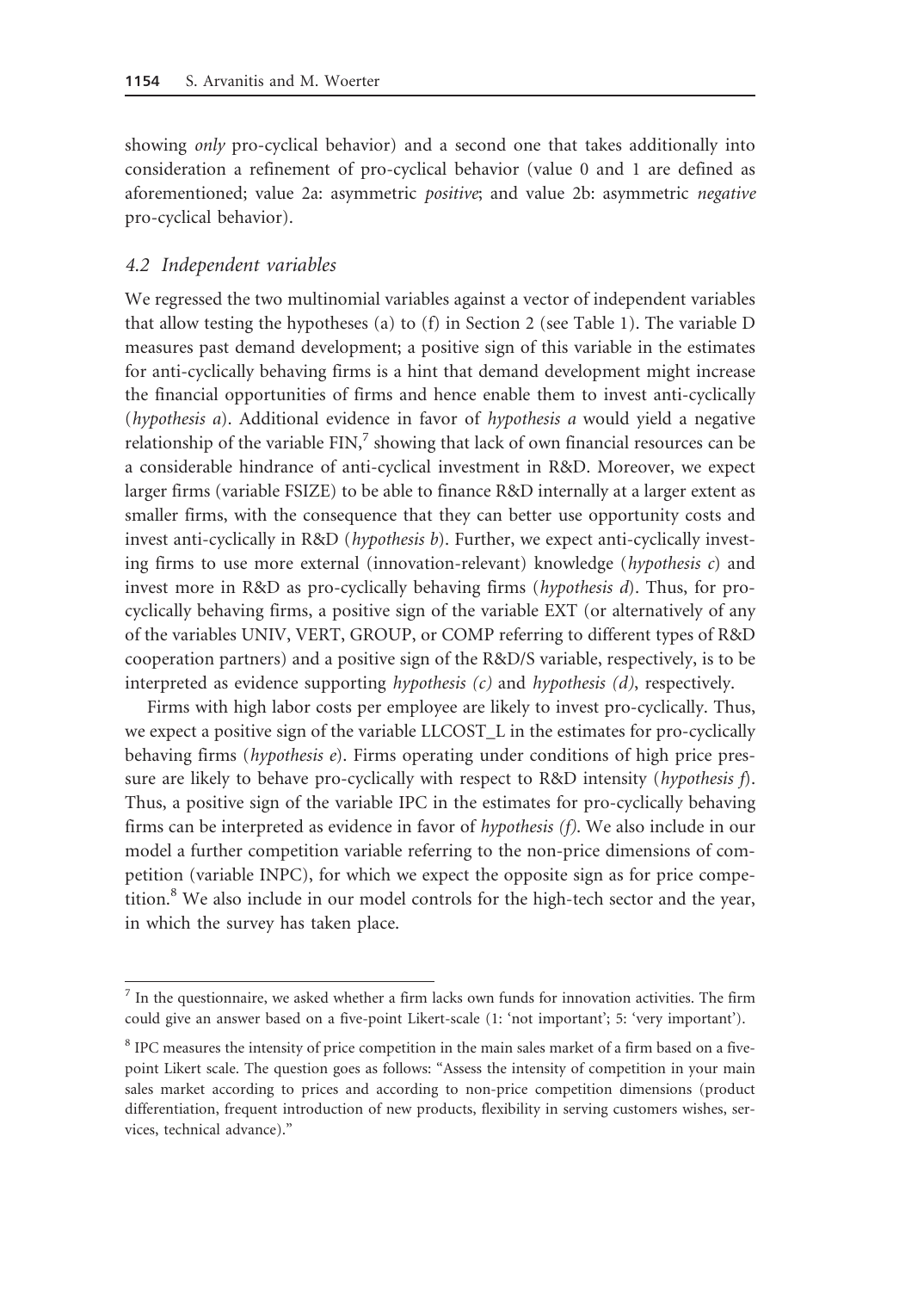In sum, we estimate the following equations:

$$
DEP_{it} = \beta_0 + \beta_1 R\&D/S_{it-1} + \beta_2 D_{it-1} + \beta_3 FIN_{it-1} + \beta_4 LLOGT\_L_{it-1} + \beta_5 SHORT\_RD_{it-1} + \beta_6 EXT\_NET_{it-1} + \beta_7 IPC_{it-1} + \beta_8 INPC_{it-1} \qquad (1) + \beta_9 FSIZE_{it-1} + \beta_{10} HIGHTECH_i + \beta_{11} TDUM\_05_i + e_{it}
$$

$$
DEP_{it} = \beta_0 + \beta_1 R \& D/S_{it-1} + \beta_2 D_{it-1} + \beta_3 FIN_{it-1} + \beta_4 L L COST\_L_{it-1} + \beta_5 SHORT\_RD_{it-1} + \beta_6 UNIV_{it-1} + \beta_8 VERT_{it-1} + \beta_9 GROUP_{it-1} + \beta_{10} COMP_{it-1} + \beta_{11} IPC_{it-1} + \beta_{12} INPC_{it-1} + \beta_{13} FSIZE_{it-1} + \beta_{14} HIGHTECH_i + \beta_{15} TDUM\_05_i + e_{it}
$$
\n(2)

 $DEP_{it} = \varepsilon(0,1,2)$ or  $DEP_{it} = \varepsilon(0,1,2a,2b)$ 

DEP is the multinomial dependent variable (exclusive categories) that predetermines also the econometric method to be used. We applied a multinomial probit estimator ("mprobit" procedure in STATA), at which the independent variables are lagged one period. Hence, we are estimating the relationship between the DEP (measuring how R&D intensity responses to business cycle fluctuation) in a certain period t and the firm characteristics in the period t-1. This setting prevents that our estimations are driven by endogeneity of R&D/S (reverse causality).<sup>9</sup> Furthermore, following Greene [\(2003](#page-25-0): 727), the IIA (independence of irrelevant alternatives) rule does not apply, as we use the multinomial probit estimator. $^{10}$ 

# 5. R&D and business cycle development in Swiss manufacturing 1999–2009: The main facts

The three business indicators (incoming orders, order backlog, and production) as well as the composite indicator for economic activity in the Swiss manufacturing sector in the period 1999–2009 show a strong cyclical pattern with two peaks in 2000 and 2007, respectively, and two troughs in 2002 and 2009, respectively [\(Figure 1](#page-16-0)). Almost all of the 30 three-digit industries considered in this study show a similar cyclical pattern. There are some exceptions (e.g. pharmaceutical industry), but they are too few to affect the overall picture.

<sup>&</sup>lt;sup>9</sup> Other types of endogeneity (omitted variable bias) cannot be adequately addressed owing to the lack of instruments.

 $10$  We also applied a random effects multinomial logit estimator. The results are similar. However, the random effects multinomial logit model does not fulfil the IIA (independence of irrelevant alternatives) assumption.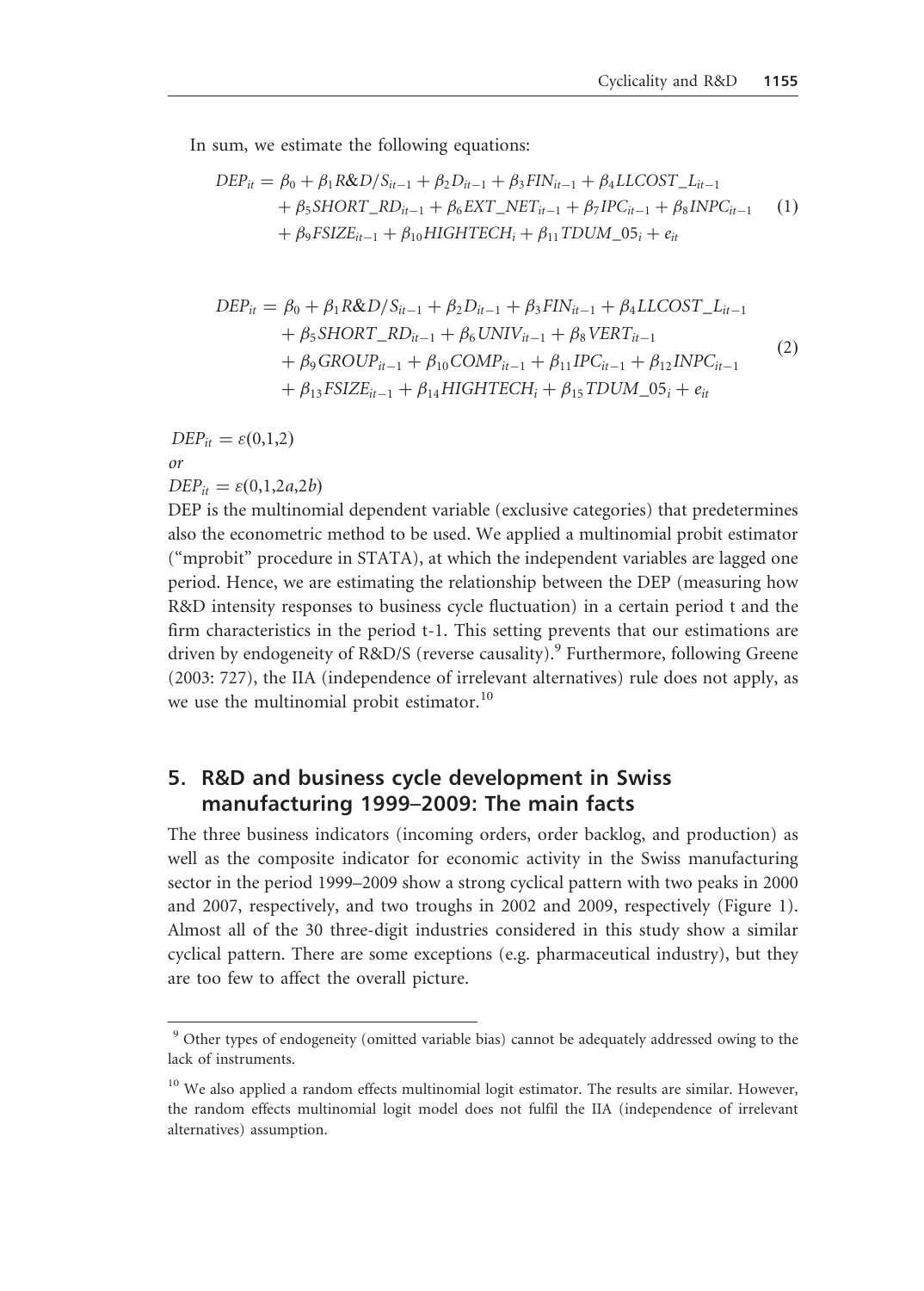<span id="page-16-0"></span>

Figure 1 Business indicators 1999–2009. Vertical axis shows the net total (difference) of percentages of firms that answered positive to the respective question (e.g. "Did your incoming orders increase, decrease or remain constant?") and percentage of firms that answered negative.

[Table 2](#page-17-0) shows the shares of firms that behave differently with respect to R&D investment when the overall business conditions change (see [Table 1](#page-10-0) for the definition of pro-cyclical, anti-cyclical, and non-systematic behavior). About 42% of all firms with R&D activities behave pro-cyclically, only 17% behave anti-cyclically, and the rest  $(\sim 40\%)$  shows no systematic behavior with respect to cyclicality. Pro-cyclically reacting firms show an asymmetric behavior. In all, 83% of them react only to positive changes of the overall business conditions, 17% only to negative changes of the overall economic activity. Economically relevant is the fact that there is considerable behavior variety (heterogeneity) in our sample that allows testing alternative hypotheses.

[Table 3](#page-17-0) shows the distribution of the various behavior categories by industry. In every industry, we found more pro-cyclical behaving than anti-cyclical behaving firms. But there are four industries, in which the group of firms with "non-systematic" behavior is the largest one: wood processing, printing, metal working, and other manufacturing, all four of them rather low-tech industries with a low R&D intensity. In two more industries are the groups of firms with "non-systematic" behavior and pro-cyclical behavior about of the same magnitude: food and glass, stone, clay, and also industries with a low R&D intensity. Finally, machinery and electronics/instru-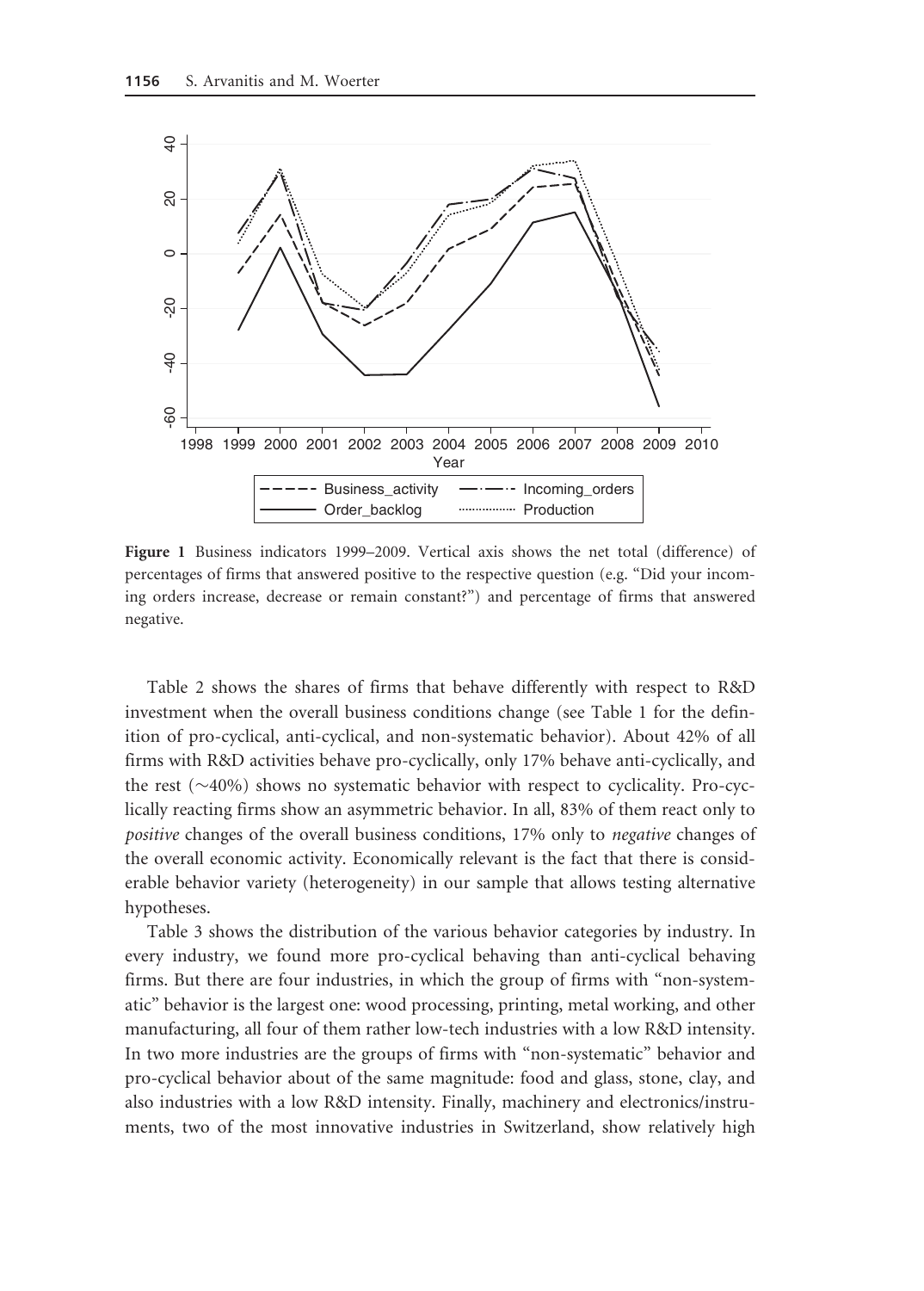| Behavior       |                       | N   | Percentage share |
|----------------|-----------------------|-----|------------------|
| Non-systematic |                       | 396 | 40.41            |
| Anti-cyclical  |                       | 171 | 17.45            |
| Pro-cyclical   | Pro-cyclical/negative | 72  | 7.35             |
|                | Pro-cyclical/positive | 341 | 34.80            |
| Total          |                       | 980 | 100              |

<span id="page-17-0"></span>Table 2 Business cycle and firm behavior with respect to R&D intensity

The calculation of the differences between the periods 2000–2002 and 2003–2005 and between 2003–2005 and 2006–2008, respectively, are based on data for 457 firms and 523 firms, respectively. See [Table 1](#page-10-0) for the definition of the variables.

| Industry                 | Non-systematic | Anti-cyclical  | Pro-cyclical             |                          | Total |
|--------------------------|----------------|----------------|--------------------------|--------------------------|-------|
|                          |                |                | Pro-cyclical<br>negative | Pro-cyclical<br>positive |       |
| Food, beverage, tobacco  | 36             | 6              | 10                       | 28                       | 80    |
| <b>Textiles</b>          | 7              | 9              | $\Omega$                 | 16                       | 32    |
| Clothing                 | $\overline{2}$ | $\overline{2}$ | $\Omega$                 | $\overline{2}$           | 6     |
| Wood processing          | 19             | 5              | $\Omega$                 | 14                       | 38    |
| Paper                    | 8              | 3              | $\Omega$                 | 11                       | 22    |
| Printing                 | 37             | 5              | 7                        | 20                       | 69    |
| Chemicals                | 7              | 19             | $\Omega$                 | 36                       | 62    |
| Plastics, rubber         | 38             | 4              | $\Omega$                 | 10                       | 52    |
| Glass, stone, clay       | 22             | 7              | $\Omega$                 | 15                       | 44    |
| Metal                    | $\overline{7}$ | $\overline{4}$ | $\Omega$                 | 6                        | 17    |
| Metal working            | 93             | 7              | $\overline{\phantom{a}}$ | 45                       | 147   |
| Machinery                | 54             | 37             | 34                       | 60                       | 185   |
| Electrical machinery     | 11             | 15             | $\Omega$                 | 18                       | 44    |
| Electronics, instruments | 65             | 52             | 34                       | 78                       | 229   |
| Transportation vehicles  | 6              | 3              | 1                        | 3                        | 13    |
| Other manufacturing      | 19             | 3              | $\Omega$                 | 8                        | 30    |
| Total                    | 396            | 171            | 72                       | 341                      | 980   |

Table 3 Firms with pro-cyclical, anti-cyclical, or non-systematic behavior as to R&D intensity by industry (number of observations 2002, 2005)

See [Table 1](#page-10-0) for the definition of the variables.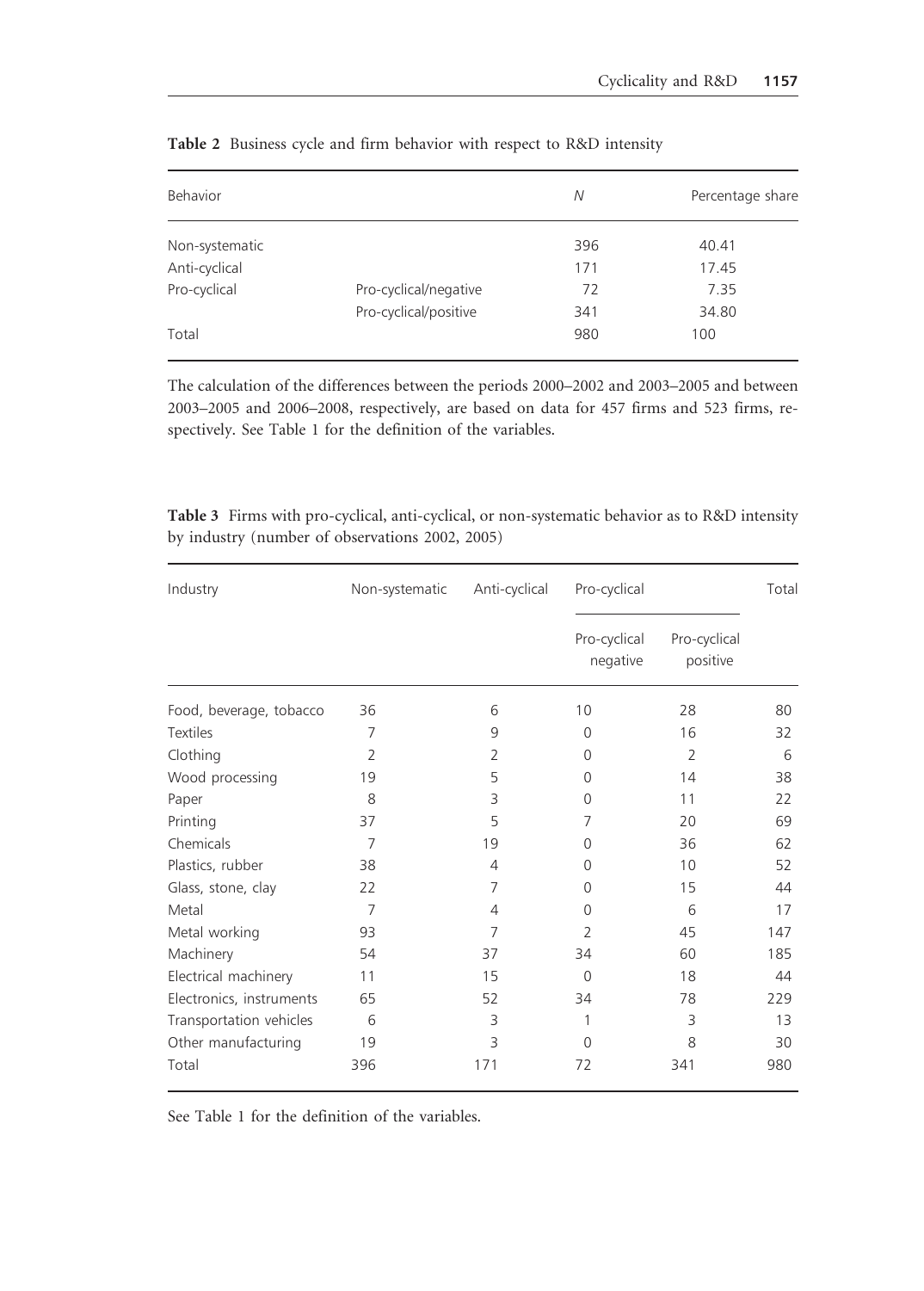shares of firms with that react pro-cyclically only to negative changes of economic conditions.

#### 6. Empirical results

#### 6.1 Some descriptive results

[Table 4](#page-19-0) shows how the most important innovation-relevant characteristics used in this study are distributed among the three main categories of cyclical behavior and the two sub-groups of pro-cyclically behaving firms. Both price and non-price pressure is experienced primarily by firms behaving non-systematically and those with negative-pro-cyclical behavior. The latter fact is in accordance with theoretical expectation. External contacts for knowledge acquisition are more frequent for positive-pro-cyclically behaving firms than for anti-cyclically operating firms (i.e. contrary to theoretical expectation), but they are more frequent for anti-cyclically behaving firms than for those operating negative-anti-cyclically (i.e. in accordance to theoretical expectations). Thus, there is much behavior heterogeneity that has to be taken into account in the empirical analysis. A similar pattern as for the overall variable "external contacts" is found also for the single cooperation partners (universities, suppliers/clients, competitors, and firms of the same group).

#### 6.2 Econometric results

The results in [Table 5](#page-20-0) (columns 2 and 4) show that in our sample, pro-cyclically behaving firms are more likely to pay higher wages (LCOST\_L) and operate in markets with a high price pressure (IPC) than anti-cyclically behaving firms (reference group). Thus, the hypotheses (e) and (f) seem to be backed by the estimates. No differences between pro-cyclical and anti-cyclical behavior could be found with respect to non-price competition (INPC).

Further, we see that the likelihood of pro-cyclical behavior is related to lower R&D intensity (R&D/S), and a significantly drop in past demand development (D) is also more likely to be related to pro-cyclical rather than anti-cyclically firm behavior (see [Filippetti and Archibugi, 2011](#page-25-0)). Looking at these results from the point of view of anti-cyclical behavior, it appears that the hypotheses (a) and (d), respectively, are confirmed.<sup>11</sup> No difference as to lack of internal financial resources (FIN) was found between pro-cyclical and anti-cyclically behaving firms. The lack of internal finance resources appears to be a problem rather for non-systematic than for anti-cyclical behavior. Hypothesis (d) receives only partly additional support by the results for the

<sup>&</sup>lt;sup>11</sup> R&D has a "structural" component that tends to be rigid along the business cycle (equipment, ongoing long-term projects). However, our findings confirm hypothesis (d), which means that firms with a larger sales share of R&D investments are likely to invest anti-cyclically.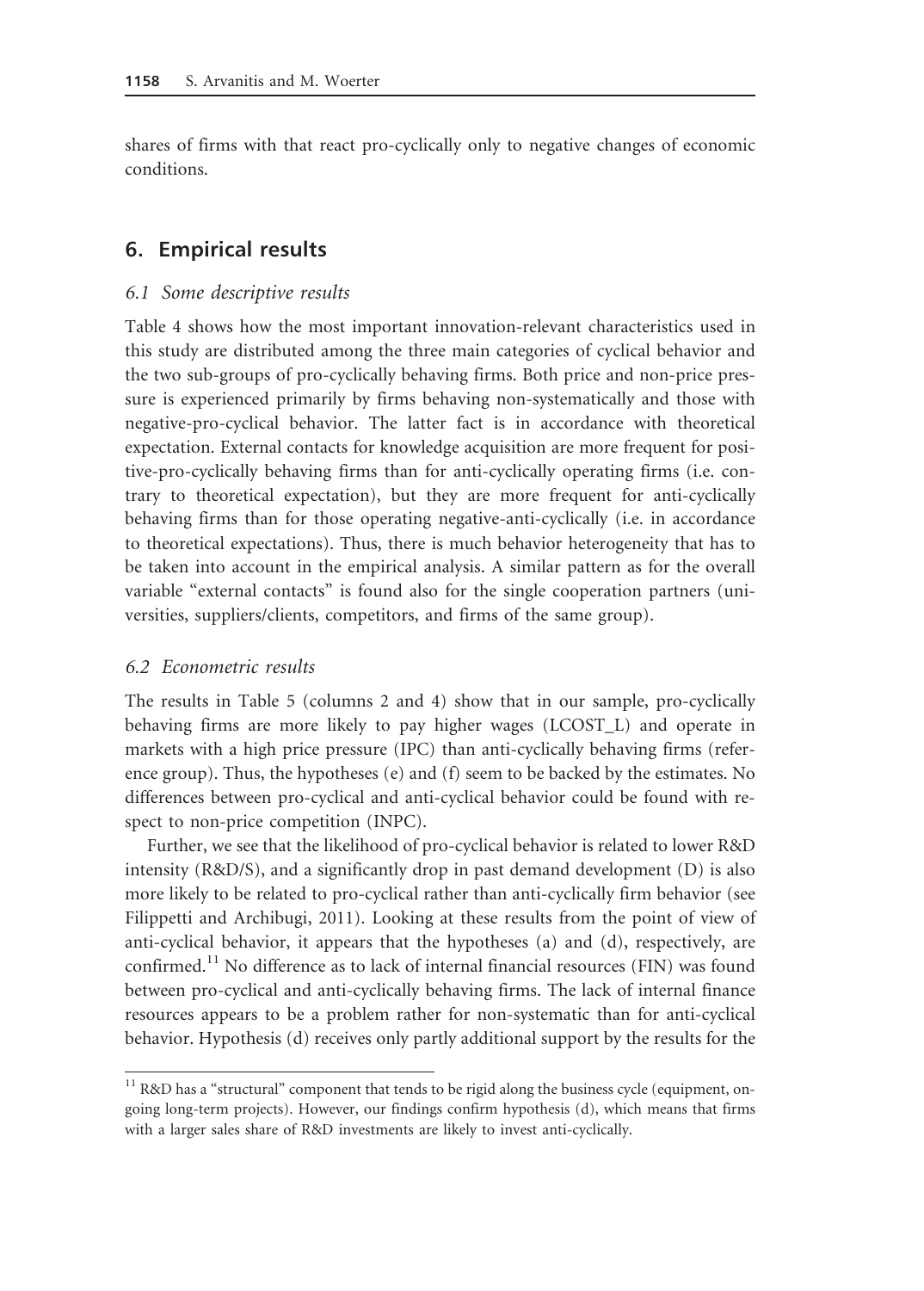<span id="page-19-0"></span>

| Firm characteristics                          | All firms |          | Non-system. | Anti-cyclical | Pro-cyclical          |                       |
|-----------------------------------------------|-----------|----------|-------------|---------------|-----------------------|-----------------------|
|                                               |           |          |             |               | Pro-cyclical negative | Pro-cyclical positive |
| (High) Intensity of non-price competition     | 37.7      | of which | 34.7        | 21.1          | 9.8                   | 34.4                  |
| (High) Intensity of price competition         | 76.3      | of which | 40.0        | 16.2          | 7.1                   | 36.8                  |
| External contacts (R&D cooperation and/or     | 39.3      | of which | 18.4        | 28.3          | 13.0                  | 40.3                  |
| contract (external) R&D                       |           |          |             |               |                       |                       |
| R&D cooperation with universities             | 12.3      | of which | 15.8        | 28.3          | 10.8                  | 45.0                  |
| R&D cooperation with suppliers and/or clients | 16.5      | of which | 17.4        | 29.8          | 10.6                  | 42.2                  |
| R&D cooperation with firms of the same group  | 12.0      | of which | <b>15.4</b> | 33.3          | 11.1                  | 40.2                  |
| R&D cooperation with competitors              | 6.0       | of which | 20.3        | 27.1          |                       | 47.5                  |

competition. Of these 37.7%, 34.7% show a non-systematic behavior, 21.1% show a systematic behavior, and 44.2% show a pro-cyclical behavior (9.8%<br>show a pro-cyclical negative behavior and 34.4% show a pro-cyclical positive competition. Of these 37.7%, 34.7% show a non-systematic behavior, 21.1% show a systematic behavior, and 44.2% show a pro-cyclical behavior (9.8% show a pro-cyclical negative behavior and 34.4% show a pro-cyclical positive behavior).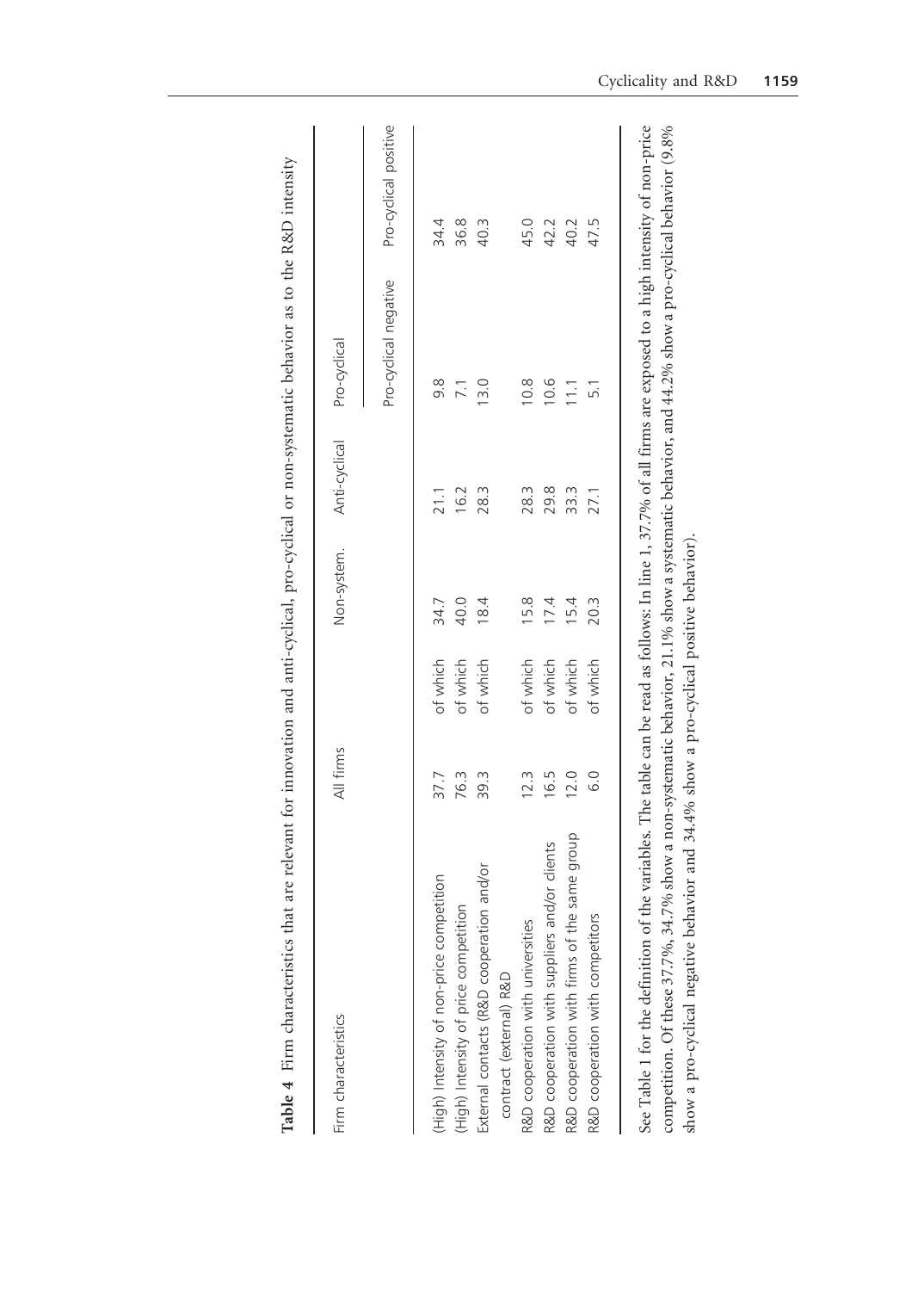| Variable         | 0: non-systematic                            | 2: pro-cyclical                    | 0: non-systematic                        | 2: pro-cyclical                    |
|------------------|----------------------------------------------|------------------------------------|------------------------------------------|------------------------------------|
| <b>R&amp;D/S</b> | $-22.347***$ (3.109) $-6.013***$ (1.823)     |                                    | $-27.000***$ (3.166) $-6.543***$ (1.812) |                                    |
| D                |                                              | $-0.093(0.071)$ $-0.174***(0.068)$ | $-0.120*(0.071)$                         | $-0.189***$ (0.069)                |
| <b>FIN</b>       | $0.103*$ $(0.062)$ $0.016$ $(0.059)$         |                                    | $0.123**$ (0.062) $0.025$ (0.059)        |                                    |
|                  | LLCOST L  0.208 (0.258)  0.428* (0.244)      |                                    | $0.044(0.257)$ $0.413*(0.245)$           |                                    |
|                  | SHORT RD -0.041 (0.066) 0.042 (0.062)        |                                    | $-0.062(0.065)$                          | 0.045(0.062)                       |
|                  | EXT NET $-1.015***$ (0.174) $-0.102$ (0.160) |                                    |                                          |                                    |
| <b>UNIV</b>      |                                              |                                    | $0.574*$ (0.345) $0.538*$ (0.292)        |                                    |
| <b>VERT</b>      |                                              |                                    | $-0.215(0.318)$                          | $-0.165(0.270)$                    |
| <b>GROUP</b>     |                                              |                                    | $-0.906***$ (0.322) $-0.349$ (0.266)     |                                    |
| COMP             |                                              |                                    | $-0.278(0.364)$                          | $-0.144(0.302)$                    |
| <b>IPC</b>       | $0.159**$ (0.079) $0.154**$ (0.075)          |                                    |                                          | $0.147* (0.079)$ $0.145** (0.075)$ |
| <b>INPC</b>      | $-0.094(0.094)$ 0.026 (0.089)                |                                    | $-0.137(0.093)$ 0.028 (0.088)            |                                    |
| <b>FSIZE</b>     | $-0.115**$ (0.062) $-0.066$ (0.058)          |                                    | $-0.170***$ (0.062) $-0.065$ (0.058)     |                                    |
| HIGHTECH         | $-0.428***$ (0.161) $-0.131$ (0.154)         |                                    | $-0.431***$ (0.161) $-0.132$ (0.155)     |                                    |
| TDUM 05          | $-0.713***$ (0.156) 0.712*** (0.147)         |                                    | $-0.693***$ (0.155) 0.727*** (0.148)     |                                    |
| Constant         | $-0.130(2.889)$                              | $-4.272(2.735)$                    | $1.991***$ (2.867) $-4.104$ (2.743)      |                                    |
| N                | 980                                          |                                    | 977                                      |                                    |
| Wald chi2        | 281.6***                                     |                                    | $260.2***$                               |                                    |
| Log L            | $-830.6$                                     |                                    | $-841.8$                                 |                                    |
| Pseudo R2        | 0.004                                        |                                    | 0.006                                    |                                    |

<span id="page-20-0"></span>Table 5 Innovation-relevant characteristics of firms with pro-cyclical, anti-cyclical or nonsystematic behavior with respect to R&D intensity; manufacturing; 2000–2008

Multinomial probit estimates; reference group: 1: anti-cyclical.

\*\*\*, \*\*, and \* denote statistical significance at the 1%, 5%, or 10% test level, respectively.

The results are based on data for 457 firms and 523 firms for the periods 2000–2002 and 2003– 2005 and 2003–2005 and 2006–2008, respectively.

variable FIN. The variable SHORT\_RD did not show any effect in all estimates in Tables 5 and [6.](#page-21-0)

We do not find any difference between anti-cyclical and pro-cyclical behavior with respect to firm size (FSIZE). Larger firms do not seem to be stronger inclined to anti-cyclical behavior than smaller ones, as it is postulated in hypothesis (b). However, this hypothesis receives some support when anti-cyclical behavior is compared with non-systematic behavior (column 1): the likelihood of behaving nonsystematically is negatively correlated with firm size or the other way around the likelihood of anti-cyclical behavior is positively correlated with firm size.

According to hypothesis (c), it is expected that the acquisition of external knowledge (EXT\_NET) is a characteristic for anti-cyclical investment behavior of firms.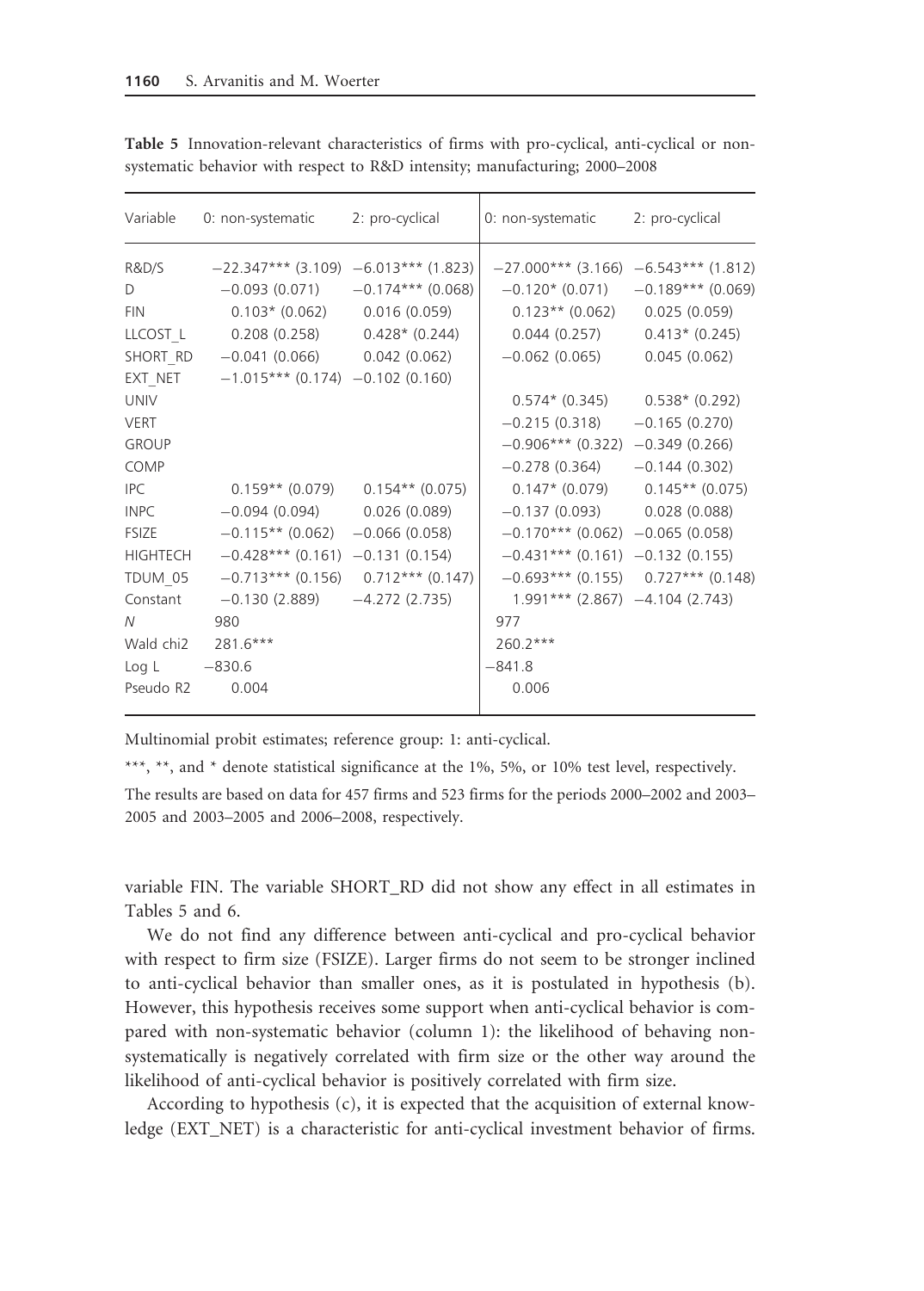<span id="page-21-0"></span>

|                                     | R&D intensity; manufacturing; 2000-2008 | Table 6 Additional refinements: innovation-relevant characteristics of firms with pro-cyclical, anti-cyclical, or non-systematic behavior with respect to |                           |                      |                           |                           |
|-------------------------------------|-----------------------------------------|-----------------------------------------------------------------------------------------------------------------------------------------------------------|---------------------------|----------------------|---------------------------|---------------------------|
| Variable                            | 0: non-systematio                       | 2a: pro-cyclical-negative                                                                                                                                 | 2b: pro-cyclical-positive | 0: non-systematic    | 2a: pro-cyclical-negative | 2b: pro-cyclical-positive |
|                                     |                                         |                                                                                                                                                           |                           |                      |                           |                           |
| R&D/S                               | $-21.618***$ (3.118)                    | $6.379**$ (2.873)                                                                                                                                         | $-13.378***$ (2.457)      | $-26.000***$ (3.152) | $8.434**$ (3.124)         | $-14.159***$ (2.371)      |
|                                     | $-0.087(0.071)$                         | $-0.174*(0.097)$                                                                                                                                          | $-0.162**$ (0.072)        | $-0.112(0.071)$      | $-0.181*(0.099)$          | $-0.178**$ (0.073)        |
| $\leq$                              | 0.095(0.062)                            | 0.058(0.091)                                                                                                                                              | $-0.003(0.063)$           | $0.113*(0.062)$      | 0.063(0.092)              | 0.004(0.063)              |
| TCO <sub>21</sub>                   |                                         | $1.135***$ (0.430)                                                                                                                                        | 0.309(0.255)              | 0.008(0.257)         | $1.140***$ (0.439)        | 0.272(0.257)              |
| SHORT RD                            | $0.175(0.258)$<br>-0.036 (0.066)        | $-0.078(0.098)$                                                                                                                                           | 0.065(0.065)              | $-0.056(0.062)$      | $-0.104(0.101)$           | 0.075 (0.066)             |
| EXT_NET                             | $-0.995***$ (0.173)                     | 0.019(0.245)                                                                                                                                              | $-0.093(0.172)$           |                      |                           |                           |
| UNIV<br>VERT                        |                                         |                                                                                                                                                           |                           | $0.588*(0.345)$      | $-0.242(0.467)$           | $0.695**$ (0.316)         |
|                                     |                                         |                                                                                                                                                           |                           | $-0.275(0.317)$      | 0.088(0.426)              | $-0.291(0.295)$           |
| GROUP                               |                                         |                                                                                                                                                           |                           | $-0.866***$ (0.322)  | $-0.284(0.418)$           | $-0.298(0.290)$           |
| COMP                                |                                         |                                                                                                                                                           |                           | $-0.210(0.364)$      | $-1.245***$ (0.566)       | 0.174(0.318)              |
| $\overline{\underline{\mathsf{P}}}$ | $0.154**$ (0.079)                       | $-0.144(0.121)$                                                                                                                                           | $0.211***$ (0.079)        | $0.146*(0.078)$      | 0.240(0.178)              | $0.210***$ (0.079)        |
| DdM                                 | 0.109(0.095)                            | 0.209 (0.178)                                                                                                                                             | $-0.025(0.092)$           | $-0.149(0.094)$      | $-0.155(0.122)$           | $-0.023(0.092)$           |
| <b>FSIZE</b>                        | $-0.107*(0.062)$                        | $-0.005(0.090)$                                                                                                                                           | $-0.060(0.062)$           | $-0.163***$ (0.062)  | (0.038)(0.093)            | $-0.067(0.062)$           |
| HIGHTECH                            | $-0.434***$ (0.161)                     | $-0.076(0.241)$                                                                                                                                           | $-0.128(0.161)$           | $-0.440***$ (0.160)  | 0.024(0.246)              | $-0.149(0.163)$           |
| TDUM_05                             | $-0.534***$ (0.157)                     | $-14.020(3.9E+06)$                                                                                                                                        | $1.393***$ (0.162)        | $-0.519***$ (0.156)  | $-15.896(2.9E+07)$        | $1.423***$ (0.163)        |
| Constant                            | $-0.187(2.888)$                         | $-12.683***$ (4.805)                                                                                                                                      | $-3.587(2.863)$           | 2.313 (2.871)        | $-12.884***$ (4.899)      | $-3.184(2.884)$           |
|                                     | 980                                     |                                                                                                                                                           |                           | 977                  |                           |                           |
| Wald chi2                           | $382.8***$                              |                                                                                                                                                           |                           | $382.8***$           |                           |                           |
| 1 por                               | $-884.0$                                |                                                                                                                                                           |                           | $-888.7$             |                           |                           |
| Pseudo R2                           | 0.007                                   |                                                                                                                                                           |                           | 0.010                |                           |                           |
|                                     | あまいれい しょうしょう しょうしょう                     |                                                                                                                                                           |                           |                      |                           |                           |
|                                     |                                         |                                                                                                                                                           |                           |                      |                           |                           |

Multinomial probit estimates; reference group: 1: anti-cyclical. Multinomial probit estimates; reference group: 1: anti-cyclical.

The results are based on data for 457 firms and 523 firms for the periods  $2000-2002$  and  $2003-2005$  and  $2006-2008$ , respectively. \*\*\*, \*\*, and \* denote statistical significance at the 1%, 5%, or 10% test level, respectively. \*\*\*, \*\*, and \* denote statistical significance at the 1%, 5%, or 10% test level, respectively.

The results are based on data for 457 firms and 523 firms for the periods 2000–2002 and 2003–2005 and 2005–2006–2006, respectively.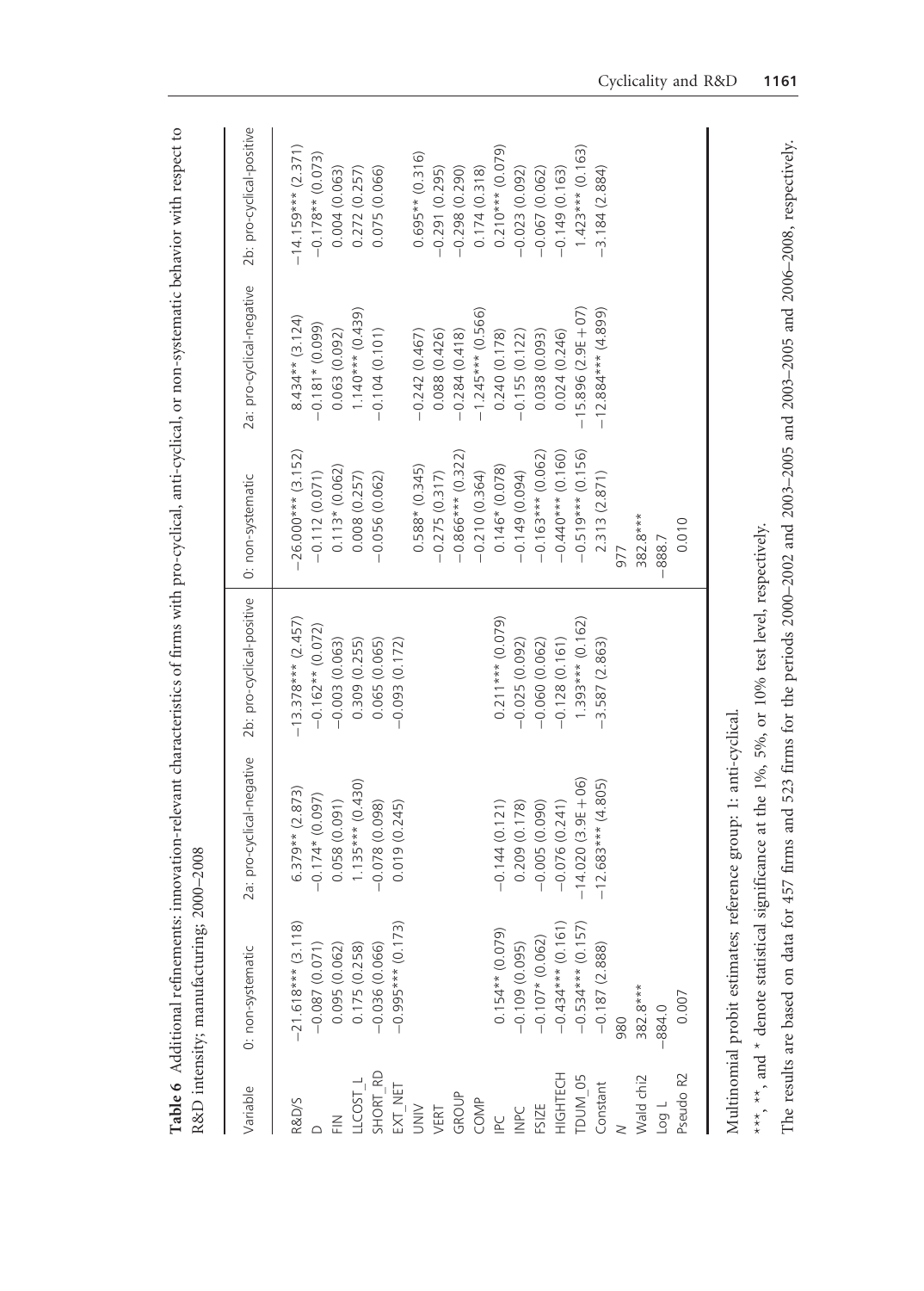This is the case only when anti-cyclical behavior is compared with non-systematic behavior, but not when compared with anti-cyclical behavior. Hence, hypothesis (c) is only partly confirmed. There is some rather weak evidence that pro-cyclical and no-systematic behavior is related to the use of university knowledge (columns 3 and 4 in [Table 5](#page-20-0)), which is contrary to hypothesis (c). The more refined results in [Table 6,](#page-21-0) column 6, show that the university knowledge effect holds primarily for the positivepro-cyclically behaving firms (see later in the text). The negative effect of EXT\_NET is traced back to the use of knowledge from firms of the same firm group or firm conglomerate (GROUP).

Finally, firms in the high-tech sector of the manufacturing sector (HIGHTECH) are more likely to be found among anti-cyclically behaving firms than among nonsystematically behaving firms, but no difference with respect to the affiliation to the high-tech sector was found between anti-cyclically and pro-cyclically behaving firms. The likelihood of behaving pro-cyclically has been significantly higher in the period beginning with 2005 than in the earlier period beginning with 2002, when compared with anti-cyclical behavior.

Some additional insights are gained when pro-cyclical behavior is broken down to positive-pro-cyclical behavior for firms reacting pro-cyclically only when the economic situation is improving (boom) and negative-pro-cyclical behavior for firms reacting pro-cyclically only when the economic situation is deteriorating (trough). The results in [Table 6](#page-21-0) show that the effects of demand development and R&D intensity are found for both sub-categories of pro-cyclical behavior. Thus, the hypotheses (a) and (d) are holding on a wide basis. The effect of high labor costs per employee (LLCOST\_L) comes primarily from firms with a negative-pro-cyclical behavior, and the price competition effect (IPC) is traced back primarily to the positive-pro-cyclical behaving firms. Hence, these results lead to a (data-driven) refinement of the hypotheses (e) and (f), each of them holding for a specific subgroup of pro-cyclically behaving firms.

The more detailed results for various R&D cooperation partners in [Table 6](#page-21-0) (columns 5 and 6) show—as already aforementioned—a positive university knowledge effect for positive-pro-cyclically behaving firms as compared with anti-cyclically behaving firms that is contrary to theoretical expectations. Thus, the flexibility effect of R&D cooperation as postulated in hypothesis (c) does not hold for the cooperation with universities. A further result is the negative effect of horizontal R&D cooperation, which is in accordance with theoretical expectations, but it did not show with the overall variable for external knowledge EXT\_NET (see [Table 5,](#page-20-0) column 3).

In [Table A4](#page-29-0), we investigate R&D/S, which is an important factor for the cyclical behavior of firms, in greater detail. The results in [Table 5](#page-20-0) show a positive correlation between R&D/S and the probability for anti-cyclical R&D investments. The predicted probability of R&D/S yields some interesting further insights. The probability of anticyclical behavior increases steadily with increased values for R&D/S. For instance,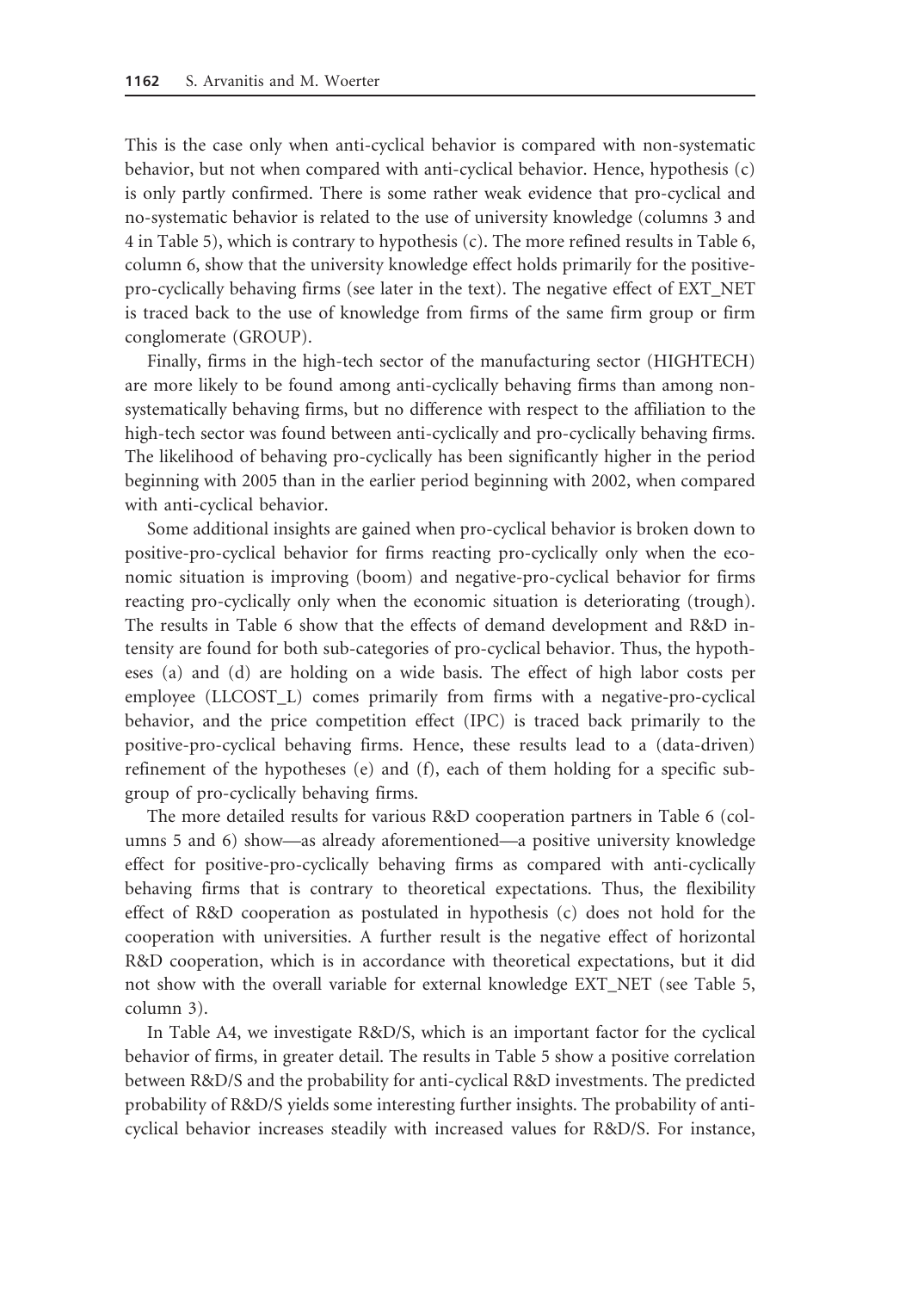holding other variables at their mean values, the probability of showing an anticyclical behavior amounts to 17%, if a firm invests 2% of its sales in R&D. If R&D/S increases to 6%, the probability for anti-cyclical behavior increases to 27%; with an R&D/S of 24%, the probability increases to 67%. Further, [Table A4](#page-29-0) shows that the probability of having non-systematic R&D investment behavior or a pro-cyclical R&D investment behavior decreases with increasing R&D/S rates. It is remarkable that the probabilities for pro-cyclical behavior start to decrease with a rather high R&D/S investment rate of 10%.

#### 7. Conclusions

New elements of our analysis are as follows: (i) the identification in our data of three main types of R&D investment behavior, namely, anti-cyclical, pro-cyclical, and nonsystematic with respect to the fluctuation of overall economic activity as measured by a standard composite indicator of the business conditions at industry level and (ii) the investigation of a series of hypotheses as to innovation-relevant firm characteristics that underline the three different behavior categories.

About 42% of all firms with R&D activities behave pro-cyclically, only 17% behave anti-cyclically, and the rest ( $\sim$ 40%) shows no systematic behavior with respect to cyclicality. Economically relevant is the fact that there is considerable behavior variety in our sample that allows testing alternative hypotheses.

To this end, we analyzed a number of factors that have a pro-cyclical or anticyclical effect on R&D investments or innovative behavior. In sum, we found that firms can benefit from low opportunity costs through anti-cyclical R&D investments if: (i) they are confronted with stronger demand effects (compared with anti-cyclical behavior; hypothesis a); (ii) they have a relatively large sales share of R&D expenditures (hypothesis d); (iii) they have external R&D relationships (only compared with non-systematic behavior, thus only partial confirmation of hypothesis c); (iv) they have rather low average labor costs (compared with pro-cyclical behavior; hypothesis f); (v) they are not exposed to intensive price competition (e.g. because they operate in international market niches; hypothesis e); (vi) they are relatively large (hypothesis b); and (vii) they belong to high-tech industries. An additional characteristic of anti-cyclical behaving firms is that compared with pro-cyclical firms, particularly positive-pro-cyclically operating firms, they are less frequently cooperating with universities.

From a policy point of view, the results indicate that innovation policy can contribute to mitigate the cyclical fluctuation of R&D investments through considering the just mentioned factors in their promotion activities. For the specific case of R&D expenditures, we learnt that the predicted probability of an anti-cyclical behavior considerably increases at relatively high levels of sales share of R&D investments. In sum, an anti-cyclical R&D investment behavior would not only help firms make use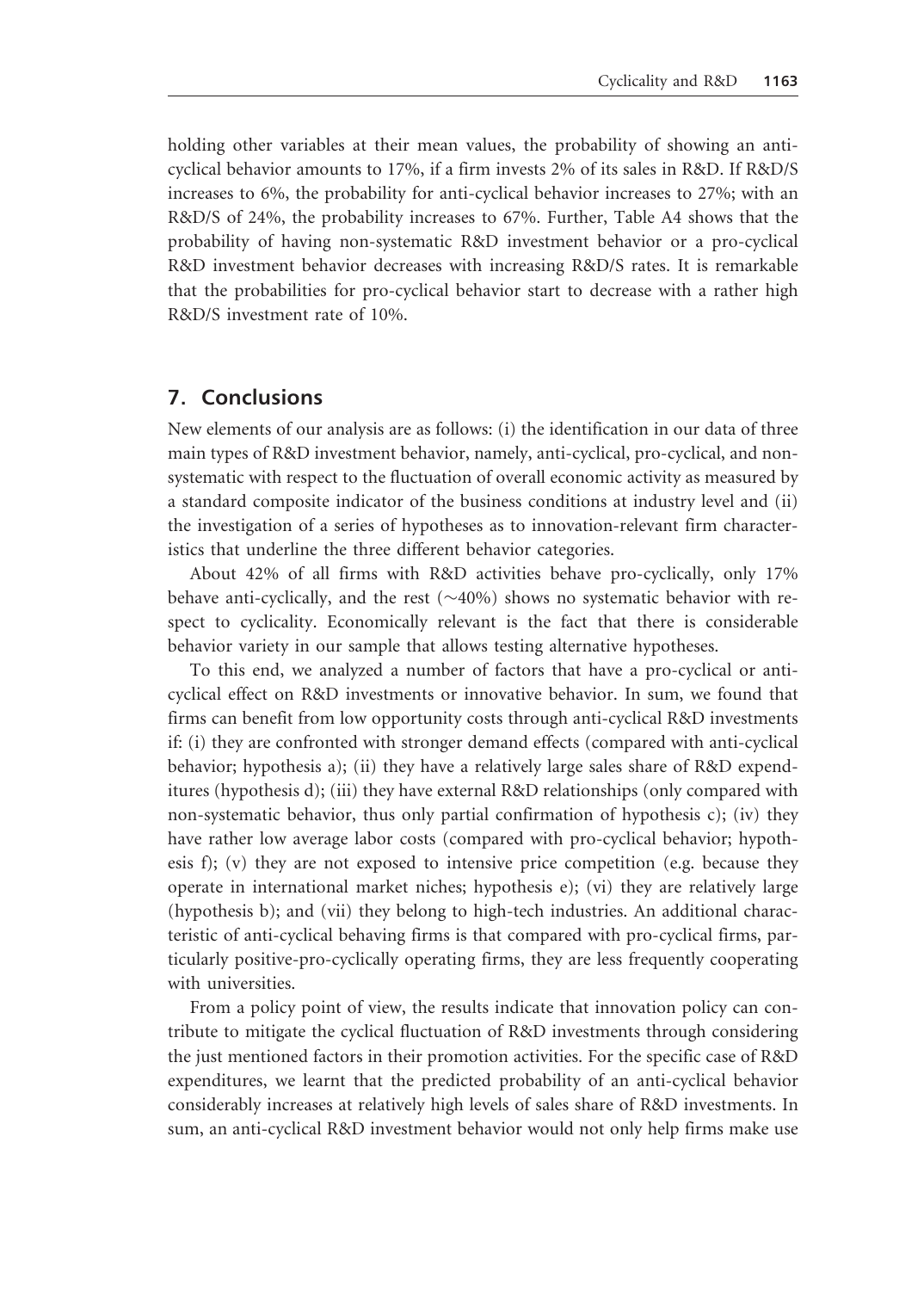<span id="page-24-0"></span>of lower opportunity costs at recessions but also contribute to dampen the overall business fluctuation.

## Acknowledgements

This article was supported by the CTI (Commission of Technology and Innovation) and the Swiss National Science Foundation (SNF) in Switzerland. We gratefully acknowledge the helpful comments and suggestions of two anonymous reviewers of this journal.

# References

- Aghion, P., P. Askenazy, N. Berman, G. Cette and L. Eymard (2008), 'Credit constraints and the cyclicality of R&D investment: evident from France,' Banque de France, Working Paper No. 198. Paris.
- Aghion, P., N. Bloom, R. Blundell, R. Griffith and P. Howitt (2005), 'Competition and innovation: an inverted-u relationship,' Quarterly Journal of Economics, 120(2), 701–727.
- Aghion, P. and G. Saint-Paul (1998), 'Interaction between productivity growth and business fluctuation,' Macroeconomic Dynamics, 2, 322-344.
- Arrow, K. A. (1962), 'Business welfare and the allocation of resources to invention,' in P. Mirowski and E.-M. Sent (eds), Science Bought and Sold. University of Chicago Press 2002: Chicago, IL, pp. 165–180.
- Arvanitis, S. (2012), 'How do different motives for R&D cooperation affect firm performance? – An analysis based on swiss micro data,' Journal of Evolutionary Economics, 22(5), 981–1007.
- Arvanitis, S. and H. Hollenstein (1994), 'Demand and supply factors in explaining the innovative activity of Swiss manufacturing firms,' Economics of Innovation and New Technology, 3(1), 15–30.
- Barlevy, G. (2007), 'On the cyclicality of research and development,' American Economic Review, 97(4), 1131–1164.
- Bernanke, B. and M. Gertler (1989), 'Agency costs, net worth, and business fluctuation,' American Economic Review, 79(1), 14–31.
- Blundell, R., R. Griffith and J. Van Reenen (1999), 'Market share, market value, and innovation in a panel of British manufacturing firms,' Review of Economic Studies, 66, 529–554.
- Brouwer, E. and A. Kleinknecht (1999), 'Keynes-plus? Effective demand and changes in firmlevel R&D: an empirical note,' Cambridge Journal of Economics, 23, 385-399.
- Collins, A. and S. Yao (1998), 'On innovative activity over the business cycle: a note,' Applied Economic Letters, 5, 785–788.
- Dugal, S. S. and G. K. Morbey (1995), 'Revisiting corporate R&D spending during a recession,' Research Technology Management, 38, 23–27.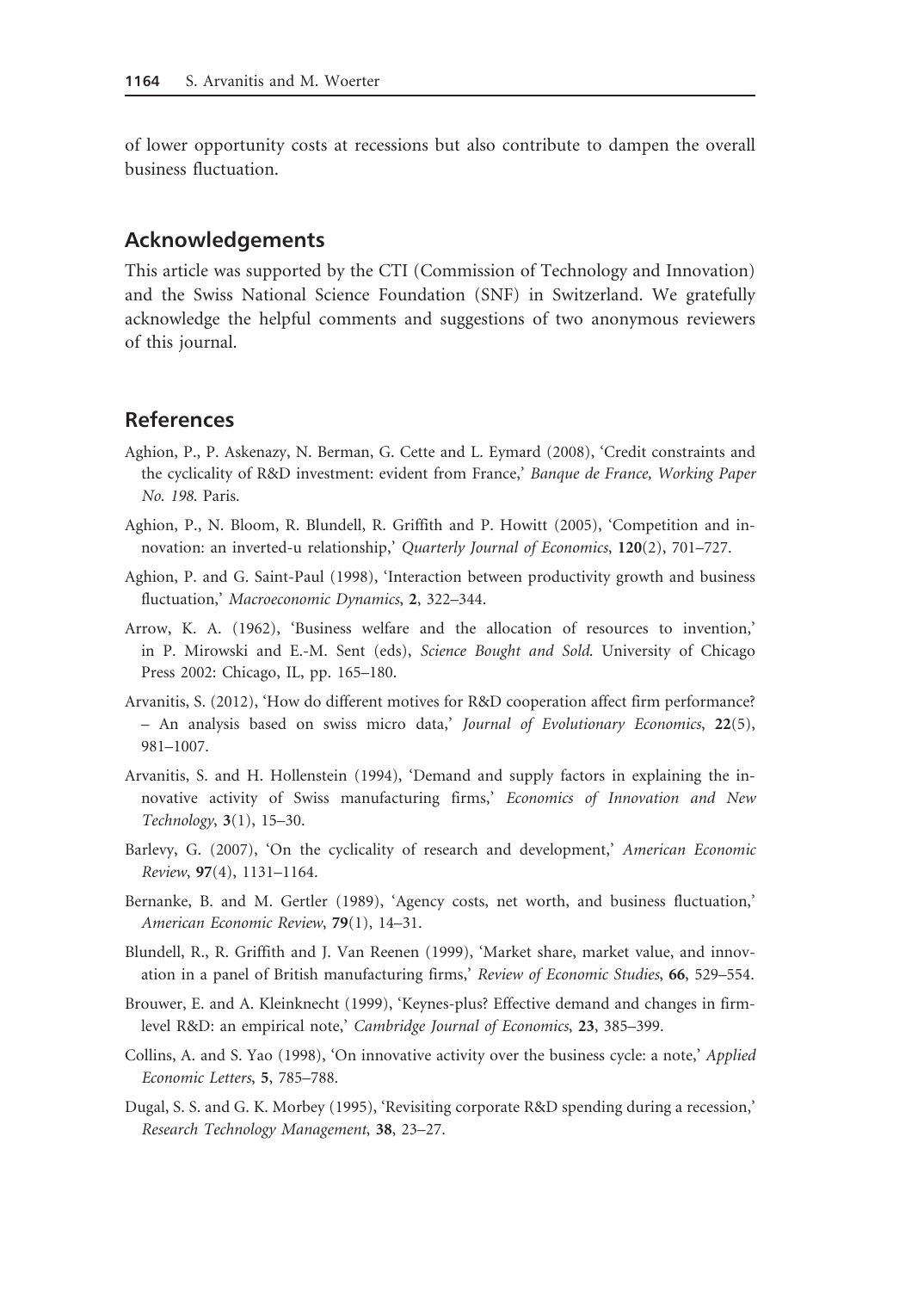- <span id="page-25-0"></span>Filippetti, A. and D. Archibugi (2011), 'Innovation in times of crisis: national systems of innovation, structure, and demand,' Research Policy, 40, 179–192.
- Geroski, P. A. and C. F. Walters (1995), 'Innovation activity over the business cycle,' Economic Journal, 105(431), 916–928.
- Geroski, P. A. and P. Glegg (1997), Coping with Recession. Cambridge University Press: Cambridge.
- Greene, W. H. (2003), Econometric Analysis, 5th edn. Prentice Hall: Upper Saddle River, NJ.
- Guellec, D. and E. Ioannidis (1999), 'Causes of fluctuations in R&D expenditures: a quantitative analysis,' OECD Economic Studies No. 29, pp. 124–138.
- Hall, B. H. (1992), 'Research and development at the firm level: does the source of financing matter?' NBER Working Paper No. 4096. Cambridge, MA.
- Hatzichronoglou, T. (1997), 'Revision of the high-technology sector and product classification,' STI Working Papers No. 2. OECD: Paris.
- Himmelberg, C. P. and B. C. Petersen (1994), 'R&D and internal finance: a panel study of small firms in high-tech industries,' Review of Economics and Statistics, 76(1), 38-51.
- Huergo, E. and L. Moreno (2010), 'Does history matter for the relationship between R&D, innovation, and productivity?' Industrial and Corporate Change, 20(5), 1335-1368.
- Lerner, J. (2010), 'Innovation, entrepreneurship, and financial market cycles,' STI Working Papers No. 3. OECD: Paris.
- Mairesse, J., B. Hall, L. Branstetter and B. Crepon (1999), 'Does cash flow cause investment and R&D? An exploration using panel data for French, Japanese, and United States Scientific Firms,' in D. Audretsch and R. Thurik (eds), Innovation, Industry Evolution and Employment. Cambridge University Press: Cambridge, pp. 129–156.
- Piva, M. and M. Vivarelli (2007), 'Is demand-pulled innovation equally important in different groups of firms?' Cambridge Journal of Economics, 31(5), 691–710.
- Piva, M. and M. Vivarelli (2009), 'Demand-pulled Innovation under liquidity constraints,' Applied Economic Letters, 16, 289–293.
- Rafferty, M. and M. Funk (2004), 'The effect of demand shocks on firm-financed R&D,' Research in Economics, 58, 187–203.
- Rafferty, M. and M. Funk (2008), 'Asymmetric effects of the business cycle on firm-financed R&D,' Economics of Innovation and New Technology, 17(5), 497–510.
- Rammer, C., H. Penzkofer, A. Stephan, C. Grenzmann, D. Heger and O. Nagel (2004), FuEund Innovationsverhalten von KMU und Grossunternehmen unter dem Einfluss der Konjunktur. Federal Ministry of Education and Research: Mannheim, Germany.
- Quyang, M. (2011a), 'On the cyclicality of R&D,' Review of Economics and Statistics, 93(2), 542–553.
- Quyang, M. (2011b), 'Cyclical persistence and the cyclicality of R&D,' Working Papers No. 101104. University of California-Irvine, Economics Department: Irvine, CA.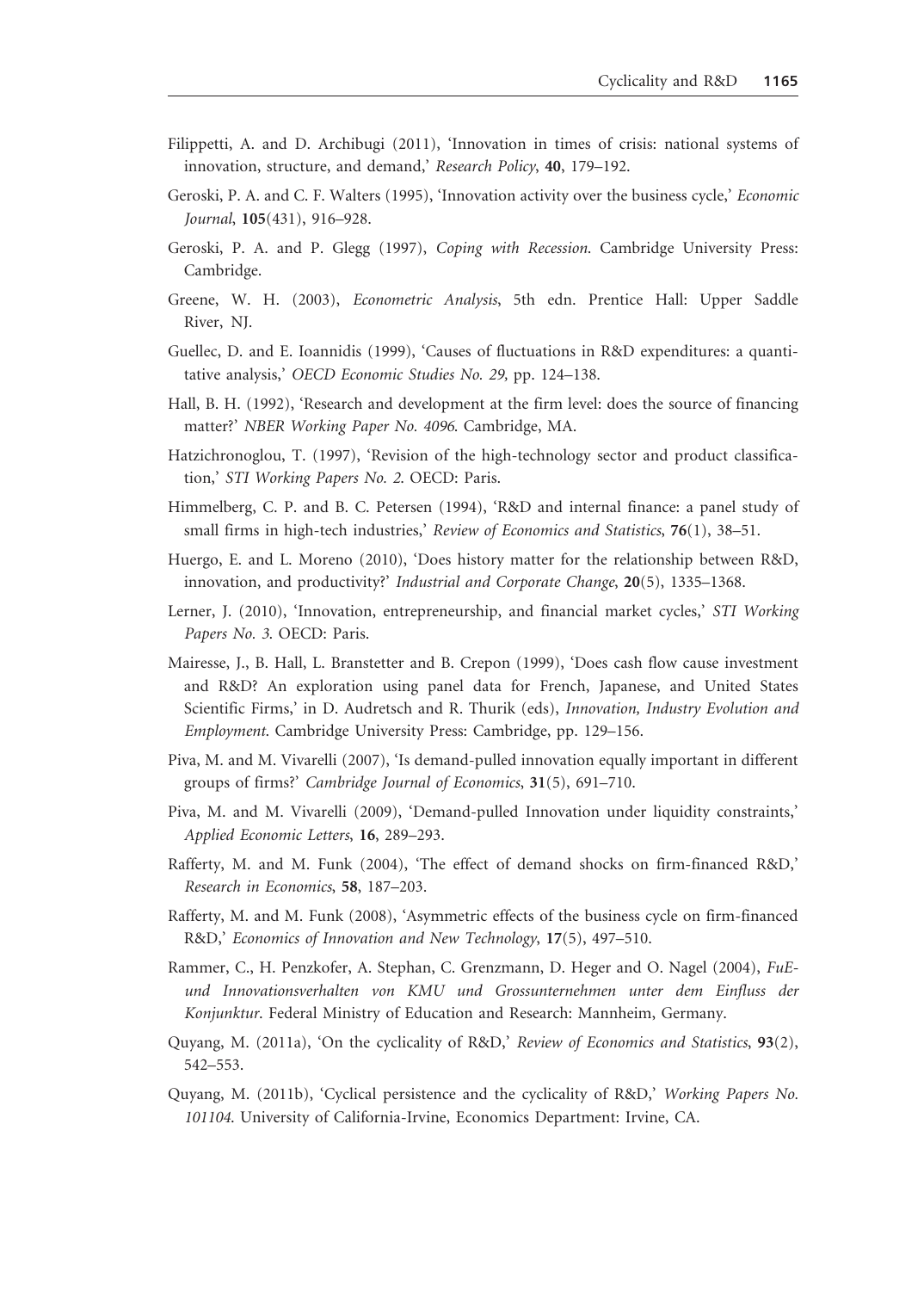- <span id="page-26-0"></span>Schmookler, J. (1966), Invention and Business Growth. Harvard University Press: Cambridge, MA.
- Schumpeter, J. A. (1942), Capitalism, Socialism, Democracy. Harper and Brothers: New York, NY.
- Tang, S. H. K. (2002), 'The link between growth volatility and technical progress: cross-country evidence,' Economics Letters, 77, 335–341.
- Woerter, M. and S. Roper (2010), 'Openness and innovation home and export demand effects on manufacturing innovation: panel data evidence for Ireland and Switzerland,' Research Policy, 39, 155–164.

# Appendix

Table A1 Descriptive statistics

| Variable         | $\mathcal N$ | Mean   | Standard deviation | Minimum        | Maximum |
|------------------|--------------|--------|--------------------|----------------|---------|
| D                | 980          | 2.993  | 1.093              |                | 5       |
| <b>FIN</b>       | 980          | 2.389  | 1.320              |                | 5       |
| SHORT D          | 980          | 2.240  | 1.198              |                | 5       |
| LLCOST L         | 980          | 11.270 | 0.313              | 8.517          | 12.432  |
| <b>FSIZE</b>     | 980          | 4.095  | 1.364              | $\overline{0}$ | 8.882   |
| <b>INPC</b>      | 980          | 3.169  | 0.855              |                | 5       |
| <b>IPC</b>       | 980          | 4.049  | 0.963              |                | 5       |
| <b>EXT</b>       | 980          | 0.393  | 0.489              | $\Omega$       | 1       |
| <b>R&amp;D/S</b> | 980          | 0.018  | 0.038              | $\Omega$       | 0.498   |
| <b>UNIV</b>      | 977          | 0.123  | 0.328              | $\Omega$       |         |
| <b>VERT</b>      | 977          | 0.165  | 0.371              | $\Omega$       |         |
| <b>GROUP</b>     | 977          | 0.120  | 0.325              | 0              |         |
| COMP             | 977          | 0.060  | 0.238              | $\overline{0}$ |         |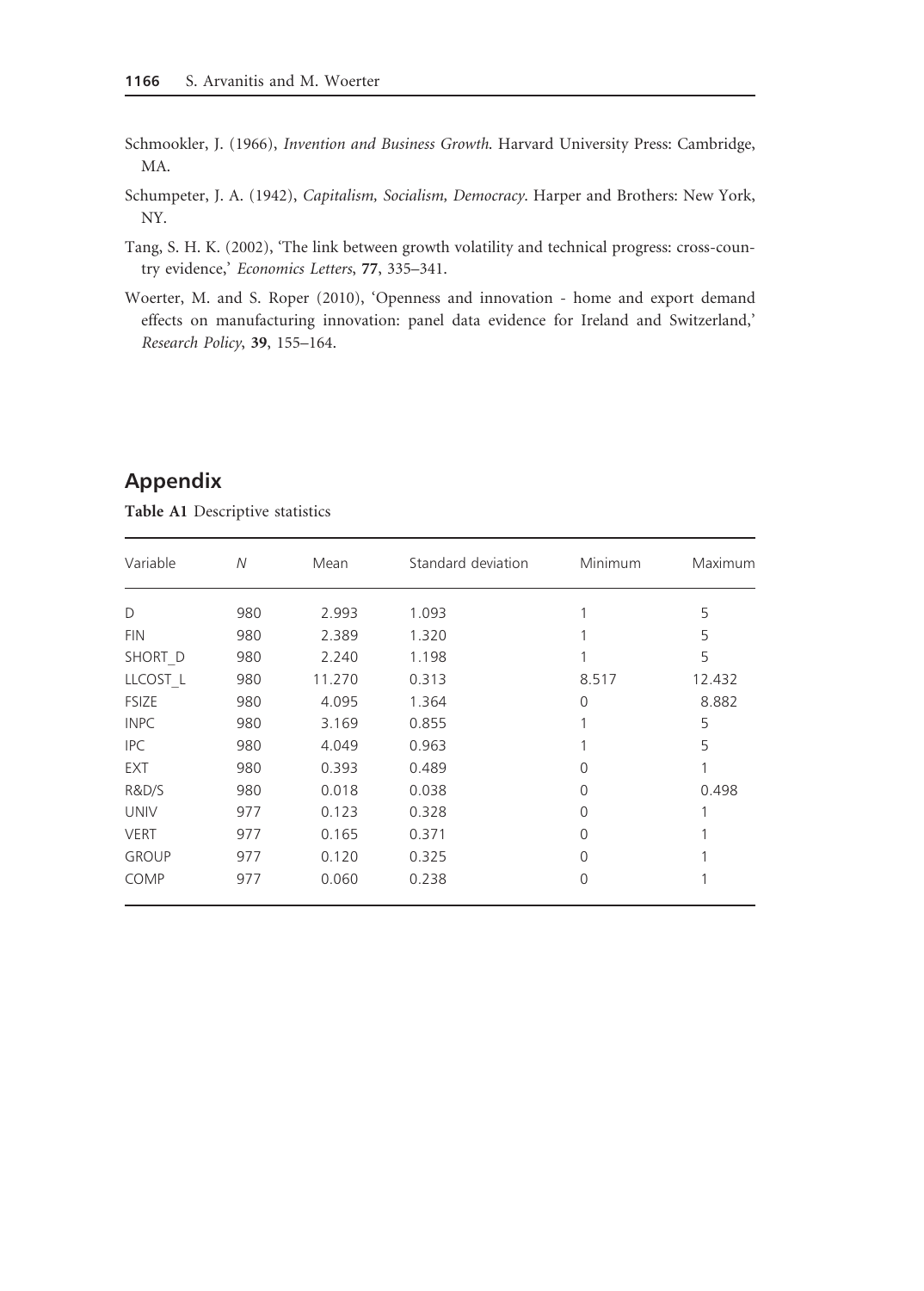| Variable       | Proportion | Standard error | 95% confidence<br>interval |
|----------------|------------|----------------|----------------------------|
| D              |            |                |                            |
| 1              | 0.097      | 0.009          | $0.078 - 0.115$            |
| $\overline{2}$ | 0.240      | 0.014          | $0.213 - 0.267$            |
| 3              | 0.306      | 0.015          | $0.277 - 0.335$            |
| 4              | 0.288      | 0.014          | $0.259 - 0.316$            |
| 5              | 0.069      | 0.008          | $0.053 - 0.085$            |
| <b>FIN</b>     |            |                |                            |
| 1              | 0.355      | 0.015          | $0.325 - 0.385$            |
| $\overline{2}$ | 0.219      | 0.013          | $0.193 - 0.245$            |
| 3              | 0.186      | 0.012          | $0.161 - 0.210$            |
| 4              | 0.161      | 0.012          | $0.138 - 0.184$            |
| 5              | 0.079      | 0.009          | $0.062 - 0.095$            |
| SHORT D        |            |                |                            |
| 1              | 0.372      | 0.015          | $0.342 - 0.403$            |
| $\overline{2}$ | 0.232      | 0.013          | $0.205 - 0.258$            |
| 3              | 0.216      | 0.013          | $0.191 - 0.242$            |
| 4              | 0.143      | 0.011          | $0.121 - 0.165$            |
| 5              | 0.037      | 0.006          | $0.025 - 0.049$            |
| <b>INPC</b>    |            |                |                            |
| 1              | 0.037      | 0.006          | $0.025 - 0.049$            |
| $\overline{2}$ | 0.154      | 0.012          | $0.131 - 0.177$            |
| 3              | 0.433      | 0.016          | $0.402 - 0.464$            |
| 4              | 0.329      | 0.015          | $0.299 - 0.358$            |
| 5              | 0.048      | 0.007          | $0.035 - 0.061$            |
| <b>IPC</b>     |            |                |                            |
| 1              | 0.013      | 0.004          | $0.006 - 0.020$            |
| $\overline{2}$ | 0.068      | 0.008          | $0.053 - 0.084$            |
| 3              | 0.155      | 0.012          | $0.132 - 0.178$            |
| 4              | 0.383      | 0.016          | $0.352 - 0.413$            |
| 5              | 0.381      | 0.016          | $0.350 - 0.411$            |

<span id="page-27-0"></span>Table A2 Categorical variables and share of observations

Number of observations 980.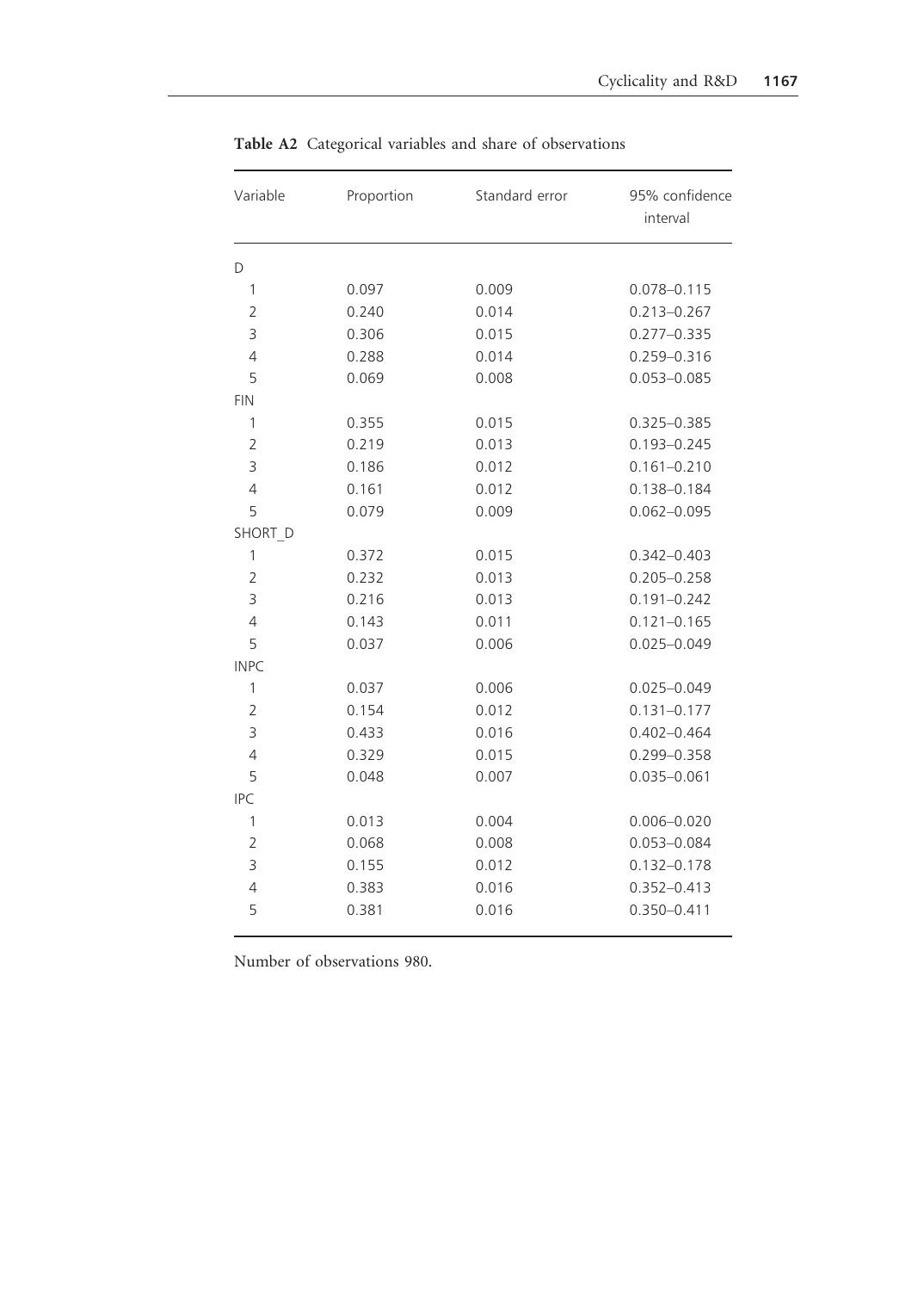| Table A3 Correlation matrix |                 |                          |              |                 |               |                 |               |               |               |              |               |       |
|-----------------------------|-----------------|--------------------------|--------------|-----------------|---------------|-----------------|---------------|---------------|---------------|--------------|---------------|-------|
|                             | ≏               | $\leq$                   | SHORT D      | <b>ITCOST 1</b> | INPC          | $\cong$         | EXT           | R&D/S         | NIN           | VERT         | GROUP         | COMP  |
|                             | 1.000           |                          |              |                 |               |                 |               |               |               |              |               |       |
| $\leq$                      | $-0.114(0.000)$ | 1.000                    |              |                 |               |                 |               |               |               |              |               |       |
| SHORT D                     | 0.034 (0.286)   | $(0.000)$ 1.000<br>0.168 |              |                 |               |                 |               |               |               |              |               |       |
| TCOST <sub>L</sub>          | 0.059(0.067)    | (0.000)<br>$-0.138$      | 0.010(0.765) | 1.000           |               |                 |               |               |               |              |               |       |
| INPC                        | 0.148(0.000)    | (0.791)<br>0.009         | 0.002(0.940) | 0.010(0.766)    | 1.000         |                 |               |               |               |              |               |       |
| ΡC                          | $-0.041(0.195)$ | (0.276)<br>0.035         | 0.045(0.162) | 0.076(0.017)    | 0.004(0.909)  | 1.000           |               |               |               |              |               |       |
| ΕXΙ                         | 0.155(0.000)    | (0.000)<br>$-0.114$      | 0.127(0.000) | 0.190(0.000)    | 0.165(0.000)  | 0.022(0.491)    | 1.000         |               |               |              |               |       |
| R&D/S                       | 0.088(0.006)    | (0.538)<br>0.020         | 0.084(0.009) | 0.015(0.640)    | 0.024(0.460)  | $-0.048(0.136)$ | 0.346 (0.000) | 1.000         |               |              |               |       |
| $\geq$                      | 0.118 (0.000)   | (0.048)<br>$-0.063$      | 0.047(0.143) | 0.118 (0.000)   | 0.070 (0.029) | 0.042(0.189)    | 0.466 (0.000) | 0.257 (0.000) | 1.000         |              |               |       |
| VERT                        | 0.101(0.002)    | (0.105)<br>$-0.052$      | 0.104(0.001) | 0.132(0.000)    | 0.092(0.004)  | 0.011 (0.726)   | 0.553 (0.000) | 0.252(0.000)  | 0.691 (0.000) | 1.000        |               |       |
| GROUP                       | 0.091 (0.005)   | (0.022)<br>$-0.073$      | 0.062(0.051) | 0.103(0.001)    | 0.067(0.035)  | 0.017(0.600)    | 0.459 (0.000) | 0.176 (0.000) | 0.611 (0.000) | 0.635(0.000) | 1.000         |       |
| COMP                        | $-0.018(0.584)$ | (0.186)<br>$-0.042$      | 0.021(0.517) | 0.075(0.019)    | 0.060(0.062)  | 0.005(0.884)    | 0.315(0.000)  | 0.109 (0.001) | 0.342(0.000)  | 0.449(0.000) | 0.281 (0.000) | 1.000 |

<span id="page-28-0"></span>1168 S. Arvanitis and M. Woerter